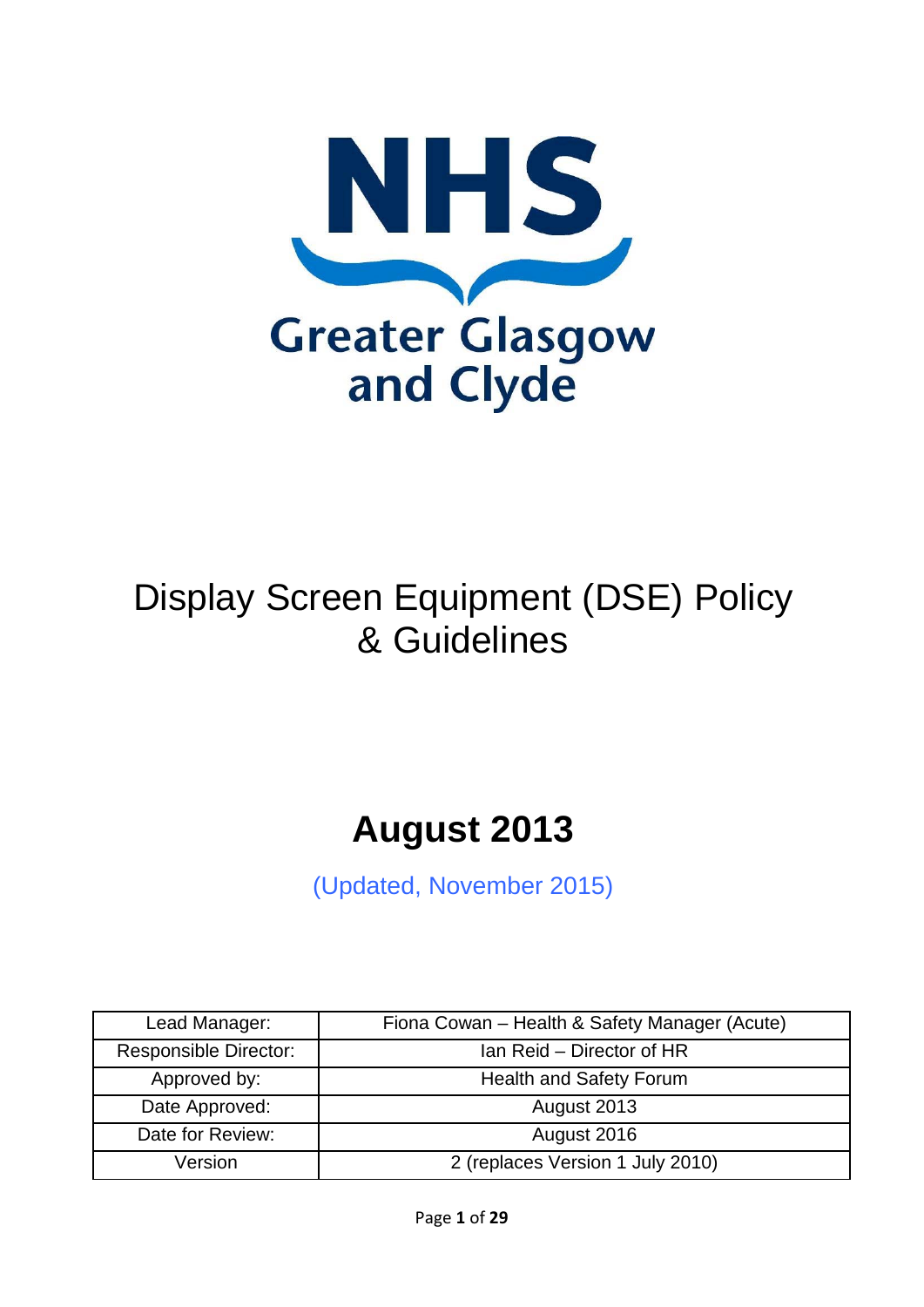# **Content**

|                                                                                           | Page                              |
|-------------------------------------------------------------------------------------------|-----------------------------------|
| 1. Introduction                                                                           | 3                                 |
| 2. Scope                                                                                  | 3                                 |
| 3. Guidance                                                                               | 3                                 |
| 4. General Policy Statement                                                               | 3                                 |
| 5. Arrangements for securing the Health and Safety of Employees                           | 4                                 |
| 6. Agile Working                                                                          | 5                                 |
| 7. Home Working                                                                           | 5                                 |
| 8. Philosophy and Aims                                                                    | 5                                 |
| 9. Responsibilities                                                                       | 5                                 |
| 9.1 Chief Executive and Director of Human Resources                                       | 5                                 |
| 9.2 Service Directors (CHP/CHCP/ Mental Health / Acute Directors)                         | 5                                 |
| 9.3 Senior and Line Managers (including ward managers)<br>9.4 Occupational Health Service | $6\phantom{a}$<br>$6\phantom{1}6$ |
| 9.5 Employees                                                                             | 6                                 |
| <b>10. Policy Review</b>                                                                  | $\overline{7}$                    |
| 11. References                                                                            | $\overline{7}$                    |
|                                                                                           | 8                                 |
| <b>Appendix 1 Legislation overview</b>                                                    | 9                                 |
| <b>Appendix 2 Display Screen Equipment Guidance</b>                                       |                                   |
| <b>Appendix 3 Display Screen Equipment Risk Assessment Form</b>                           | 11                                |
| <b>Appendix 4 Equipment and environment guidance</b>                                      | 17                                |
| <b>Appendix 5 Workstation layout advice</b>                                               | 20                                |
| <b>Appendix 6 Seating Posture Advice</b>                                                  | 22                                |
| <b>Appendix 7 Health issues related to DSE use</b>                                        | 23                                |
| <b>Appendix 8 Letter to Optician</b>                                                      | 26                                |
| <b>Appendix 9 Opticians examination report</b>                                            | 27                                |
| <b>Appendix 10 User re-imbursement request form</b>                                       | 28                                |
| <b>Appendix 11 Occupational Health Guidance on Use of Laptops</b>                         | 29                                |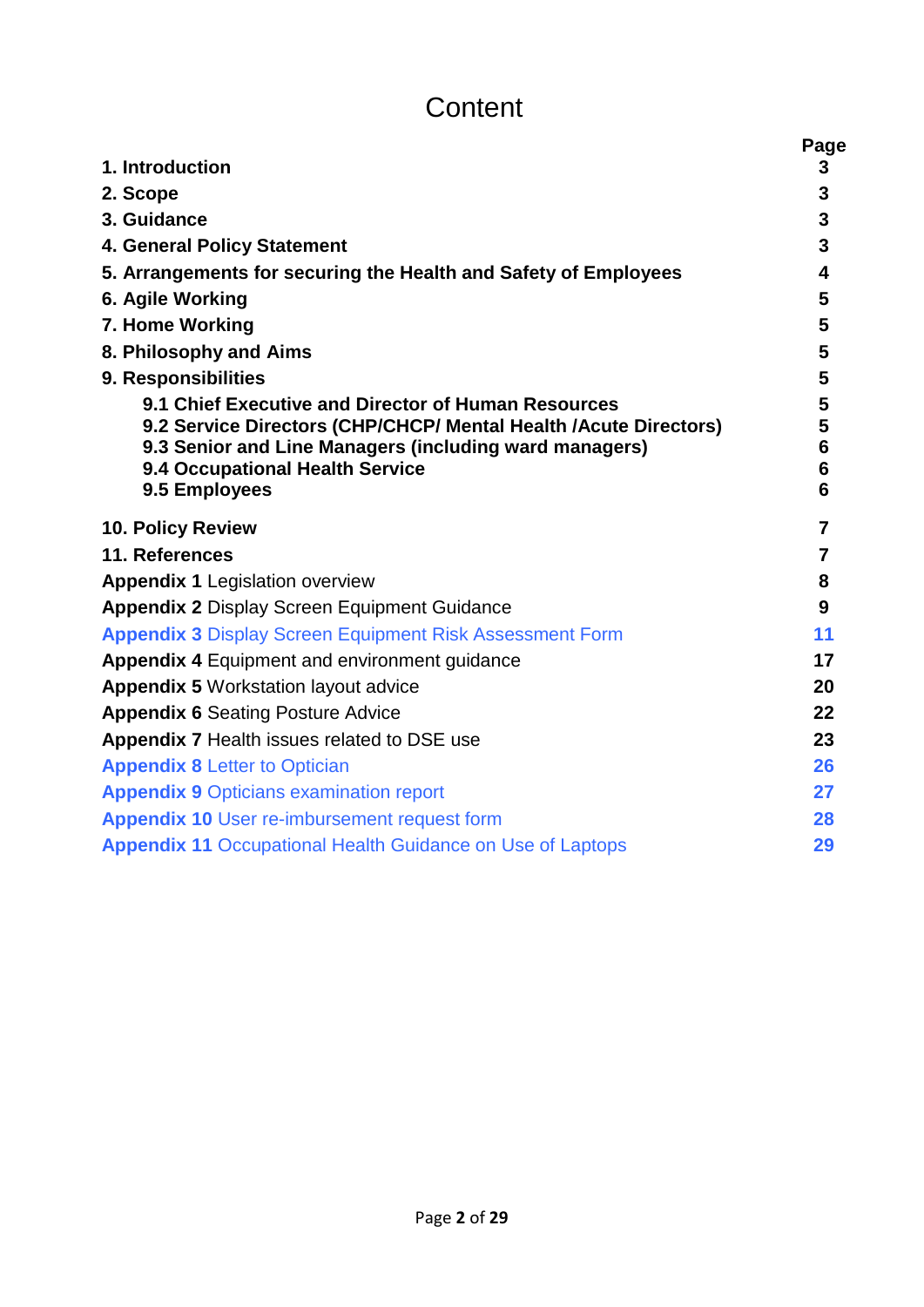### 1. Introduction

NHS Greater Glasgow and Clyde (NHS GGC) acknowledges its responsibility concerning the health, safety and well being of its employees and all other persons liable to be affected by its activities.

The organisation will take all reasonable steps to fulfil its legal obligation under the Health and Safety (Display Screen Equipment) Regulations 1992, as amended by the Health and Safety (Miscellaneous Amendments) Regulations 2002.

NHS GGC will work towards reducing the risk to so far as reasonably practicable in regard to employees or persons working within the organisation relating to Display Screen Equipment (DSE).

#### 2. Scope

This policy and supporting documentation applies to all NHS GGC employees, agency staff, contractors, volunteers in the workplace and employees that may as part of their normal working day be required to work from home. The policy forms an integral part of NHS GGC's Health & Safety Policy and will operate in conjunction with other relevant policies.

#### 3. Guidance

Guidance documentation in the form of risk assessment and postural advice will form part of this Policy document. This will aid and guide staff and relevant persons in complying with legislation (Appendix 1) and this Policy document. Reference should be made to Supporting the Work Life Balance Home Working Policy when considering home working. Specific guidance is also provided for laptop use.

#### 4. General Policy Statement

NHS GGC takes extremely seriously the health, safety and welfare of all its employees and acknowledges that health and safety hazards may arise from the use of DSE/VDU equipment. It is the duty of NHS GGC to ensure that the risks to employees through the use of DSE/VDU work are identified and reduced to a minimum. NHS GGC acknowledges that health and safety hazards may arise from the use of this equipment. It is the intention of the organisation to ensure that any risks identified are reduced to a minimum. Whilst it is generally recognised that the use of DSE/VDU can be undertaken without undue risks to health, it is appreciated that some employees may have genuine reservations and concerns. NHS GGC will seek to give information and training where appropriate to enable a fuller understanding of these issues. The implementation of this Policy requires the total co-operation of all employees including management. There will be full consultation with employee representatives through existing channels of communication, regarding development and implementation of the Policy and associated guidance.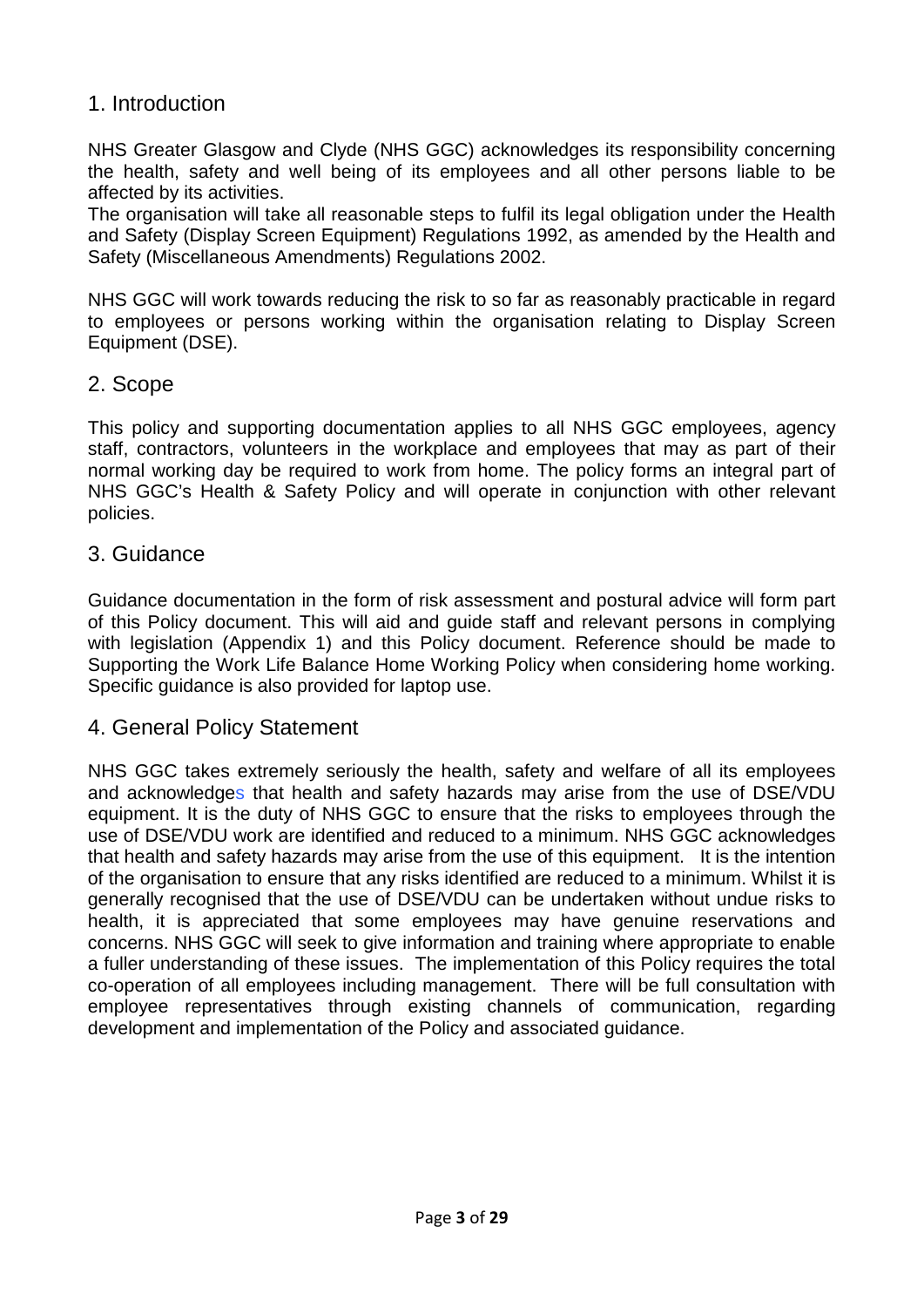### 5. Arrangements for securing the health and safety of employees

NHS GGC, in consultation with employees and their representatives will:

Identify employees that are classified as users under the Health and Safety (Display Screen Equipment) Regulations 1992 (amended 2002). (See Appendices 1 & 2)

Appoint DSE Risk Assessors to undertake assessment of each user and their workstation, taking into account the DSE/VDU, the furniture, the working environment and the employee. (See Appendices 3-6)

Take all necessary measures to reduce any risks found as a result of the assessment. If a manager is unable to implement any of the identified measures due to resource implications this should be escalated to the next level of management.

Arrange training through the Health & Safety Service who will provide advice and literature on DSE work.

Take steps to incorporate changes of tasks within the working day, in order to prevent intensive periods of DSE screen activity.

Review software to ensure suitability for the task and user.

Advise DSE Users to make arrangements for eye examinations and eyesight tests to be carried out by a private optician of their choice prior to employment and at regular intervals thereafter, where a visual problem is experienced. (See Appendices 8 & 9 for referral letter and Optician's Examination report form).

Ensure that workstation and equipment comply with minimum requirements.

Ensure that where special corrective appliances may be prescribed, NHS GGC will pay the cost of the basic appliance or any specialized equipment if identified through risk assessment or from the advice of an ergonomic or medical specialist. (See Appendix 10 )

Advise existing employees, and all persons applying for work with DSE, of the risks to health and to how these can be avoided. (See Appendix 7)

Where an employee raises concerns relating to DSE, NHS GGC will:

- Take all necessary steps to investigate the circumstances and comply with Health and Safety (Display Screen Equipment) Regulations 1992 (amended 2002).
- Take corrective measures where appropriate
- Advise the employee of actions taken.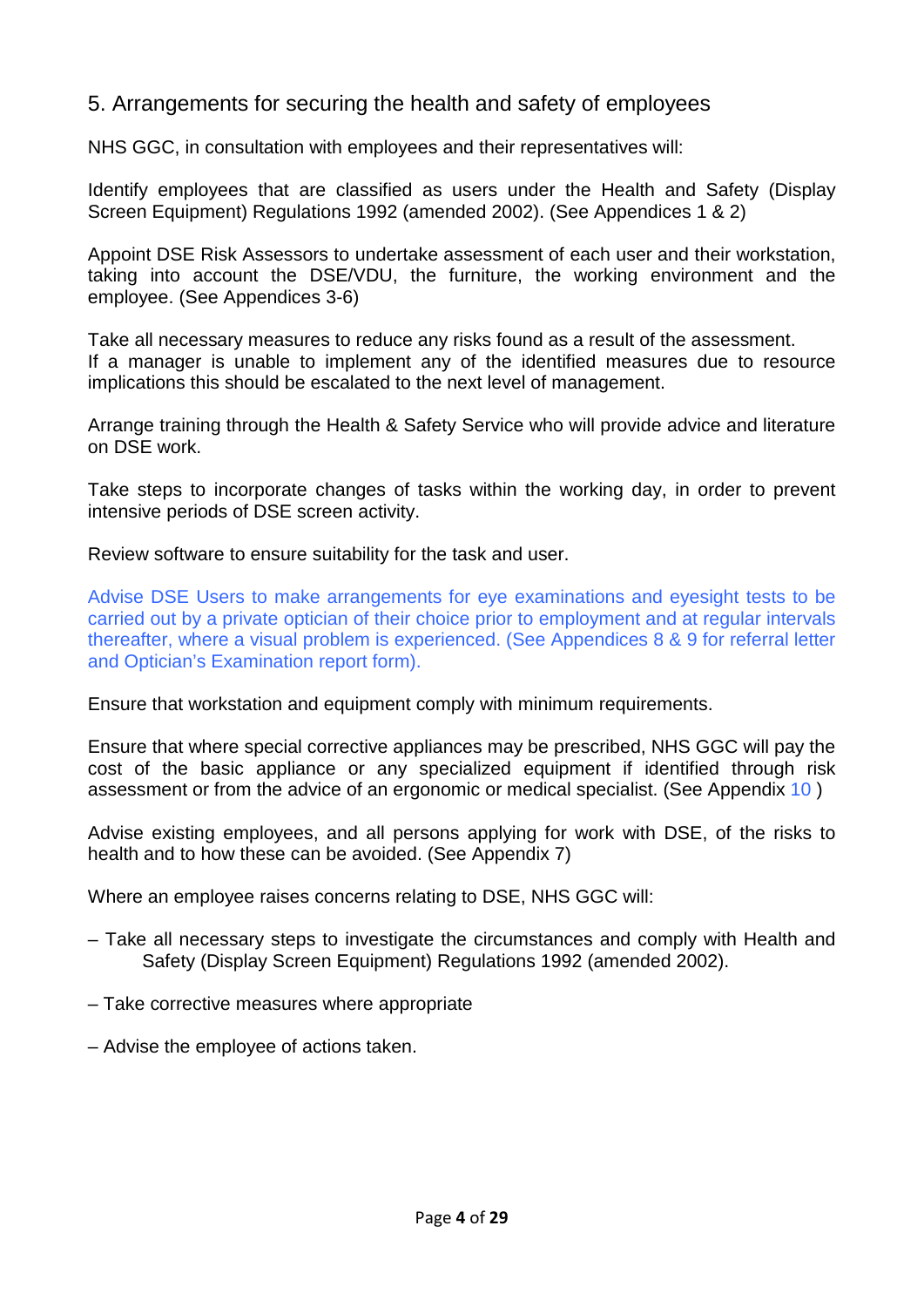### Agile Working

Agile working is the term used to describe how employees can work flexibly from any location, whether it is from an NHS building, in the community, from home or any combination of these. NHSGGC DSE risk assessments must be completed on their workspace at NHS premises, at home and whilst in the community. These must be reviewed with their manager.

#### Home Working

If when working from home, staff will be using DSE for prolonged periods, a risk assessment must be completed in the same way as work-based assessments: where environment and equipment are both assessed. Findings, concerns and any remedial actions to be discussed with the User, Manager and Management Manual holder

#### Philosophy and Aims

NHS GGC aims to provide a safe working environment for employees to ensure so far as reasonably practicable that NHS GGC meets its legal requirements under the Health and Safety (Display Screen Equipment) Regulations 1992 (amended 2002).

The organisation will strive to eliminate the risk to employees identified as DSE/VDU users and provide a suitable workplace, work equipment, competent advice and relevant training.

NHS GGC recognises that the use of DSE can be a significant part of employee duties and may lead to health problems. When these health problems arise NHS GGC will ensure that advice and monitoring of DSE health issues are provided.

#### 9 Responsibilities

#### **9.1 Chief Executive and Director of Human Resources**

The Chief Executive has overall responsibility for health and safety across NHS GGC. The Director of Human Resources has been made accountable for ensuring that health and safety policies such as the 'Display Screen Equipment' policy are implemented across the whole of the organisation in a structured and methodical manner and are appropriately resourced so far as reasonably practicable.

### **9.2 Service Directors (CHP/CHCP/ Mental Health /Acute Directors)**

Service Directors must ensure that the policy is implemented throughout their area of responsibility. There is a responsibility to:-

Ensure those senior line managers are monitoring the implementation of this policy at ward, clinic, resource centre and departmental level.

Audit/review policy implementation through the performance management/objective setting procedure within NHS GGC.

Ensure that the policy receives adequate resources.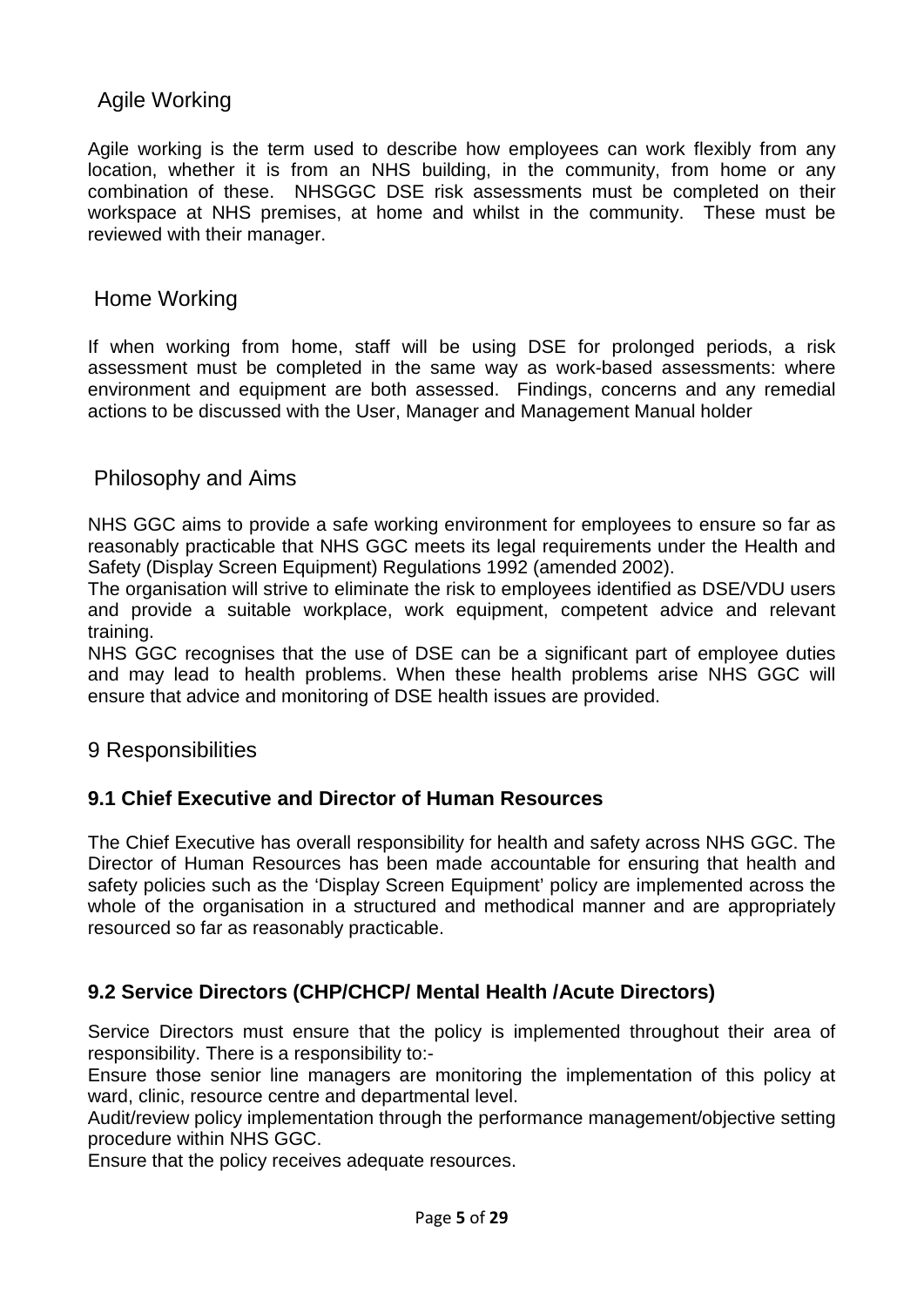### **9.3 Senior and Line Managers (including ward managers)**

Senior and/or Line Managers should:-

Ensure that through the NHS GGC Health & Safety Management Manual DSE users are identified and risk assessments are undertaken within their area of responsibility and that these assessments are acted upon

Ensure that employees receive the appropriate level of training and information for the risks associated from working with DSE/VDU's during their normal work activities. This will be based on an appropriate risk assessment and training.

Plan the activities of users so that their daily work on DSE/VDUs is periodically interrupted by breaks or changes of work activity to reduce their workload at that equipment

Identify a member(s) of staff to carry out local DSE risk assessments. These members of staff can attend training provided by the Health & Safety Service so as to be a competent risk assessor in DSE assessments.

Ensure that all incidents or ill health reported to them through the use of DSE/VDU are reported through the Incident Reporting System and appropriate action taken, a review of the individual's risk assessment will then need to be carried out.

Review risk assessments and take appropriate remedial action were necessary in relation to identified issues. Any outstanding remedial actions should be discussed at local Health & Safety committees with the consideration of action plans being initiated.

Guidance on hazards from DSE work can be sought from Occupational Health or Health & Safety Services.

### **9.4 Occupational Health Service**

Provide advice on specialised equipment for any health issues relating to DSE/VDU work. Monitor and provide advice on the working environment.

### **9.5 Employees**

To report immediately any problem associated with working with DSE/VDU equipment, this might be health related, defective or unsuitable equipment or working environment.

Are responsible for their own health and safety and not to misuse or alter any equipment provide for DSE/VDU work, to follow any advice provided in regards to safe DSE working. e.g. taking reasonable care, following procedures, reporting problems etc.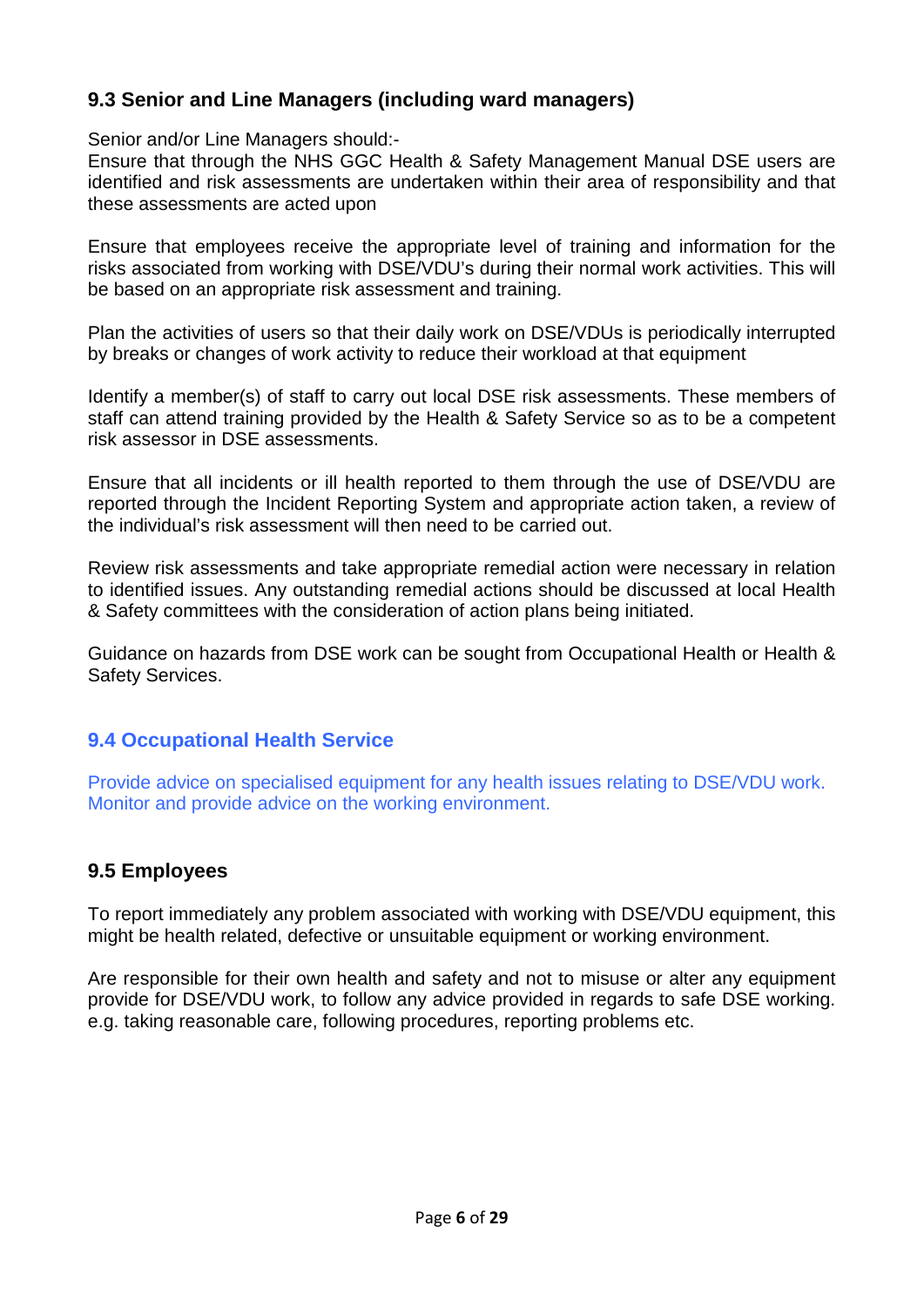### **10 Policy review**

The Policy will be reviewed in the light of any new legislative changes or every 3 years.

### **11 References**

Health and Safety (Display Screen Equipment) Regulations 1992 as amended by the Health and Safety (Miscellaneous Amendments) Regulations 2002

The Health and Safety at Work etc Act 1974 (HSWA)

The Management of Health and Safety at Work Regulations 1999

The Workplace (Health, Safety and Welfare) Regulations 1992: regulation 11 (seating) The Manual Handling Operations Regulations 1992 The Provision and Use of Work Equipment Regulations 1998

HSE Guidance: HS(G)57 Seating at Work HSE Guidance: INDG36(rev4) Working with display Screen Equipment. A brief guide British Standard EN 527-1:2000 Office furniture Work tables & desks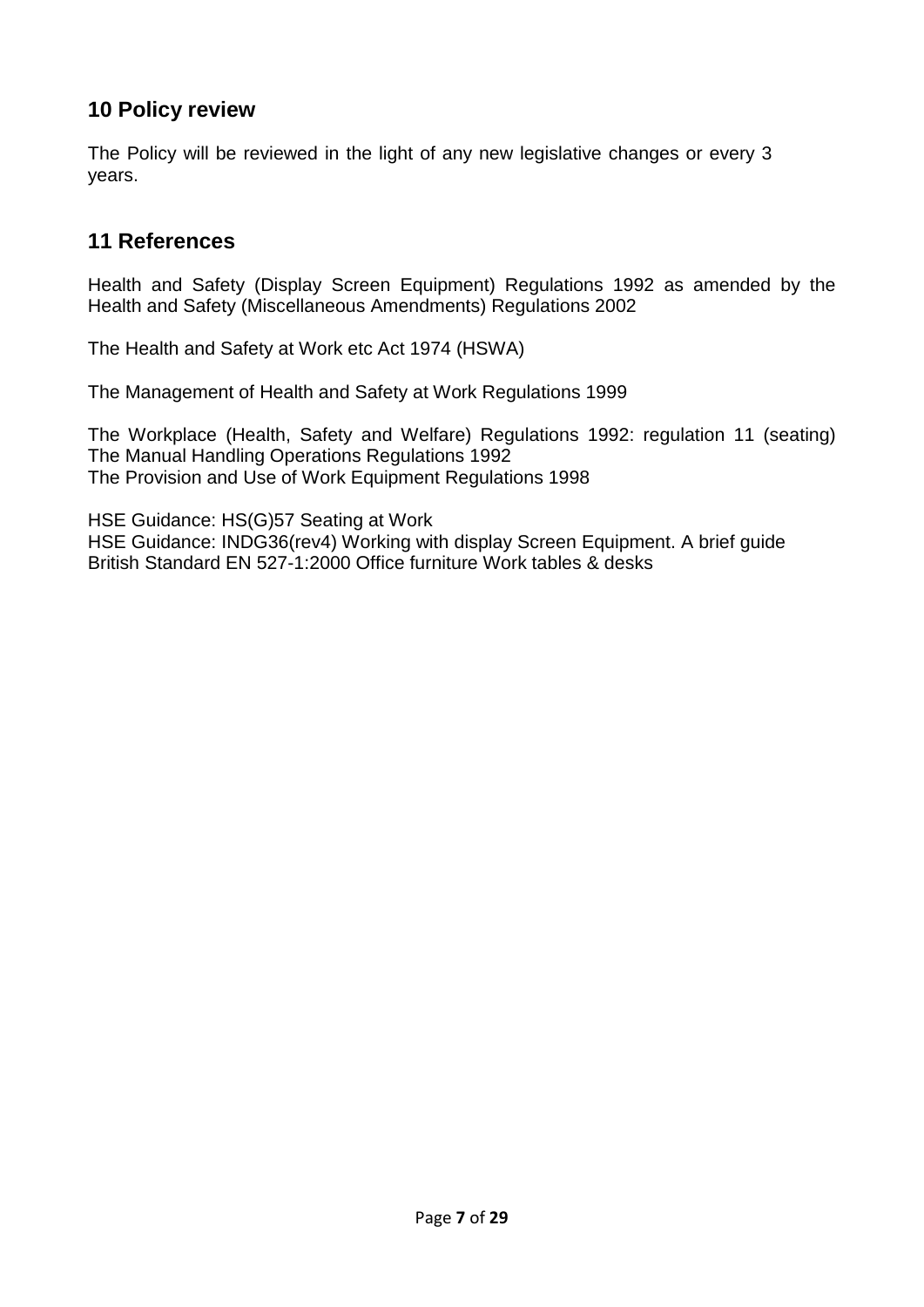### **Legislation overview**

#### The Health and Safety at Work etc Act 1974 (HSWA)

Places a duty on employers to ensure the health and safety of employees and others who may be affected by their work activities. In practice this means that seating should not endanger the health and safety of people at work. The HSWA also places a general duty on seating manufacturers and suppliers to make sure that their seating is safe and does not present a risk to health and safety. This responsibility includes providing instructions on using and maintaining seating.

The Management of Health and Safety at Work Regulations 1999

Place a duty on employers and self-employed people to assess risks to health and safety from their undertaking. This will include risks from seating. The duty holder must also identify what measures are needed to comply with health and safety requirements and make arrangements to manage these measures effectively.

The Workplace (Health, Safety and Welfare) Regulations 1992: regulation 11 Requires a suitable seat to be provided for each person in the workplace whose work includes operations of a kind that the work (or a substantial part of it) can or must be done sitting. The seat should be suitable to meet the needs of the individual and the task at

hand. A suitable footrest must also be provided where necessary.

The Health and Safety (Display Screen Equipment) Regulations 1992

Seek to reduce the health and safety risks from using visual display units (s) in the workplace. These set out minimum requirements for workstations, including seating. An easy guide to the regulations summarises the possible risks to health that are associated with display screen equipment work, including poor seating.

The Manual Handling Operations Regulations 1992

Seek to reduce the health and safety risks to employees from handling and lifting loads. They give advice on how to handle and move loads to prevent poor posture or injury, including handling whilst seated.

The Provision and Use of Work Equipment Regulations 1998

Require employers to ensure that work equipment provided is maintained in an efficient state, in efficient working order and in good repair. The Regulations regard seating as work equipment.

The Health and Safety (Consultation with Employees) Regulations 1996

Require employers to consult their employees, or elected representatives, on matters that affect their health and safety. These Regulations apply even when employees are not represented by recognised trade unions.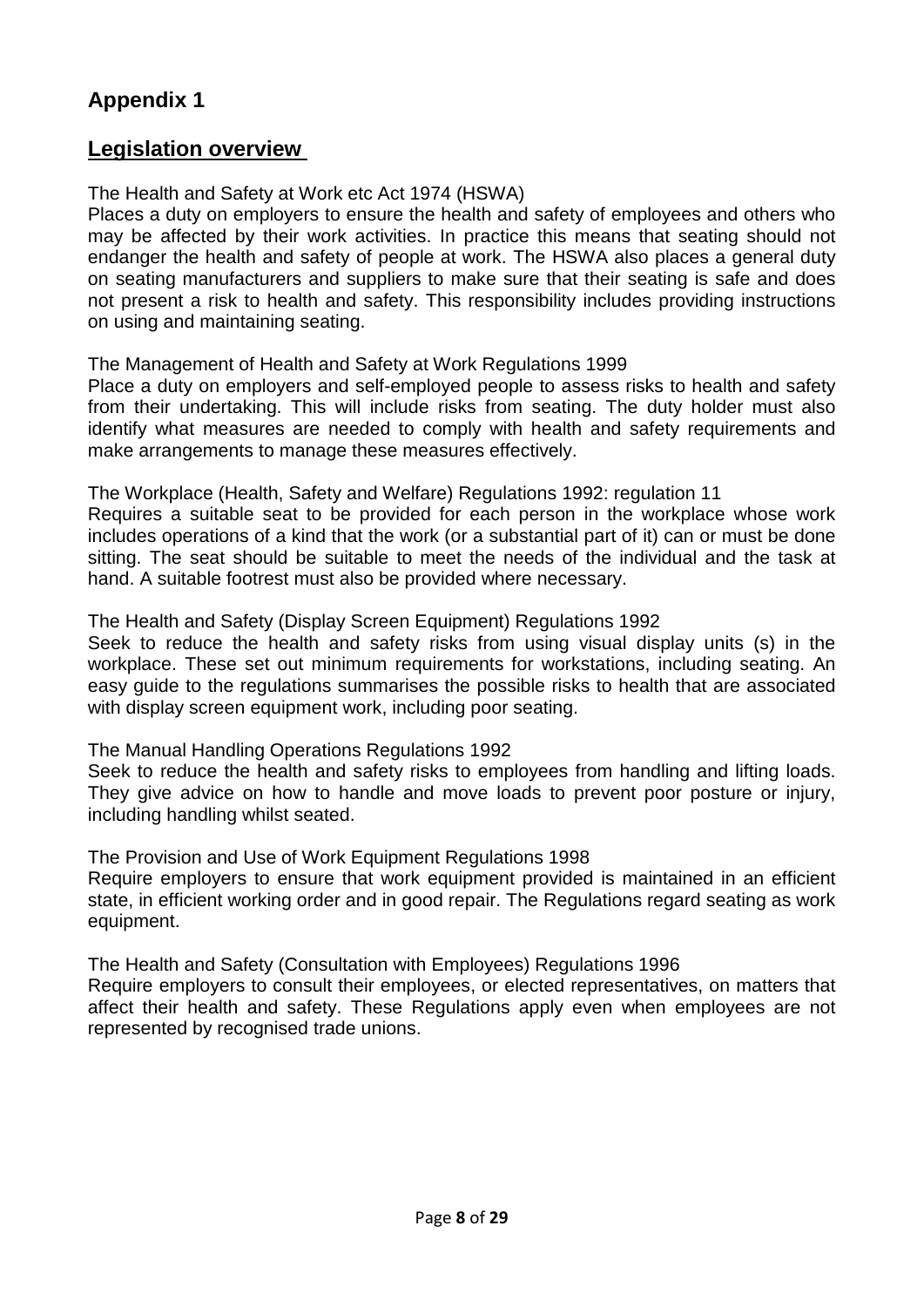### **Display Screen Equipment Guidance**

#### THE REQUIREMENTS OF DSE REGULATIONS

It is the employer's responsibility to: -

- Assess the risks to health arising from working with display screen equipment and the associated workstations.
- Introduce appropriate measures to prevent or control the risks.
- Plan the activities of users at work so that their daily work on display screen equipment is periodically interrupted by such breaks or changes in activity as reduce their workload at that equipment.
- Ensure that DSE users undergo eye examinations and eyesight tests. The provision of basic corrective appliances must also be available if deemed necessary by an ophthalmic optician or optometrist.
- Provide adequate information and health and safety training in the use of any workstation upon which an employee may be required to work.

### **Definition of a Display Screen Equipment User**

The Health and Safety (Display Screen Equipment) Regulations 1992 as amended by the Health & Safety (Miscellaneous Amendments) Regulations 2002 are designed to minimise the 'real' risks associated with display screen equipment.

The full scope of the Regulations will only apply to those classified as 'users'.

In the Regulations a user is defined as 'an employee who habitually uses display screen equipment as a significant part of their normal work'.

If it is still not possible to decide who may be a user from the above definition then the following additional guidance is provided:

If most or all of the following apply the employee is probably a user-

- the individual depends on the DSE to do their work and an alternative means is not available
- the individual has no discretion as to the use of the DSE
- the individual needs training and/or particular skills to use the DSE
- the DSE is used for continuous spells of an hour or more at a time
- the DSE is used in this way more or less daily
- fast transfer of information between the user and the screen is an important part of the job
- use of the system requires a high level of concentration
- If there are still doubts about the status of employees then advice can be sought from the Occupational Health Service or Health & Safety Service.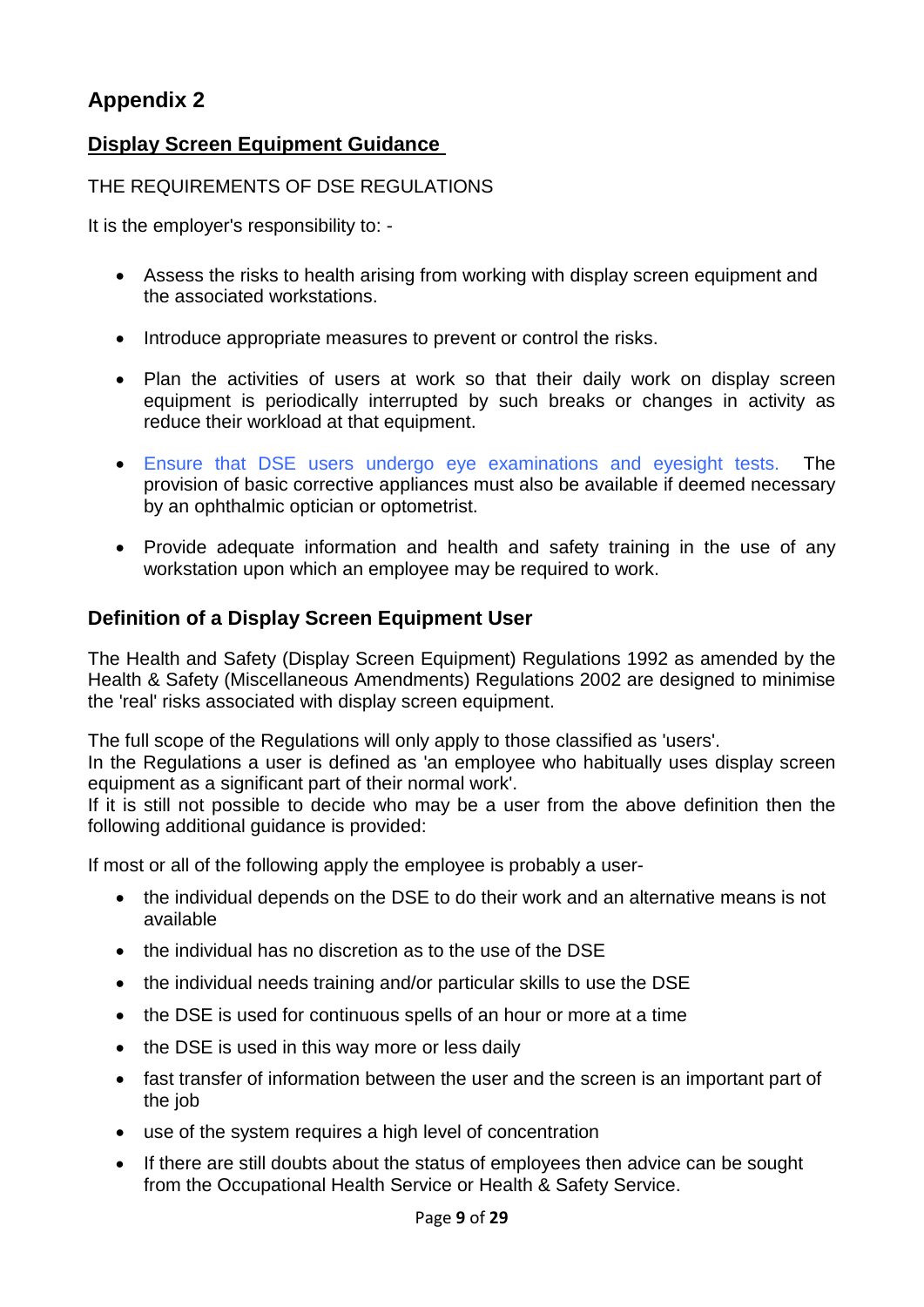DSE regulations apply: at their own employer's workstation, at a workstation of an authorised home worker or at another employer's workstation e.g. GP practices, resource centre, social work.

#### **When to carry out DSE assessment**

It is the responsibility of the Manager/Head of Department to ensure that all employees that are identified as a DSE 'user' have a DSE risk assessment carried out at their workstation or workstation they use on a regular basis.

DSE assessments are required to be recorded and kept readily accessible to ensure continuity and accuracy of knowledge among those who may need to know the results (e.g. where risk reduction measures have yet to be completed).

The assessment forms for use throughout NHS GGC consist of a six-page assessment checklist (Appendix 3) which can be completed by either the assessor or the "user".

Where one workstation is used by more than one employee, whether simultaneously or in shifts, it should be analysed and assessed in relation to all those covered by the Regulations.

The assessment or relevant parts of it should be reviewed in the light of changes to the display screen user, or changes in individual capability and where there has been some significant change to the workstation such as:

A new employee starts in the department and is required to use a workstation extensively. A major change to software used;

Any major change to any equipment used for DSE work.

Any physical change is made to any of the current workstations within the department. A substantial increase in the amount of time required to be spent using display screen equipment.

A substantial change in other task requirements (e.g. more speed or accuracy); if the DSE workstation or user is relocated.

Assessments would also need to be reviewed if research findings indicated a significant new risk, or showed that a recognised hazard should be re-evaluated.

An incident occurs, ill health results from DSE work.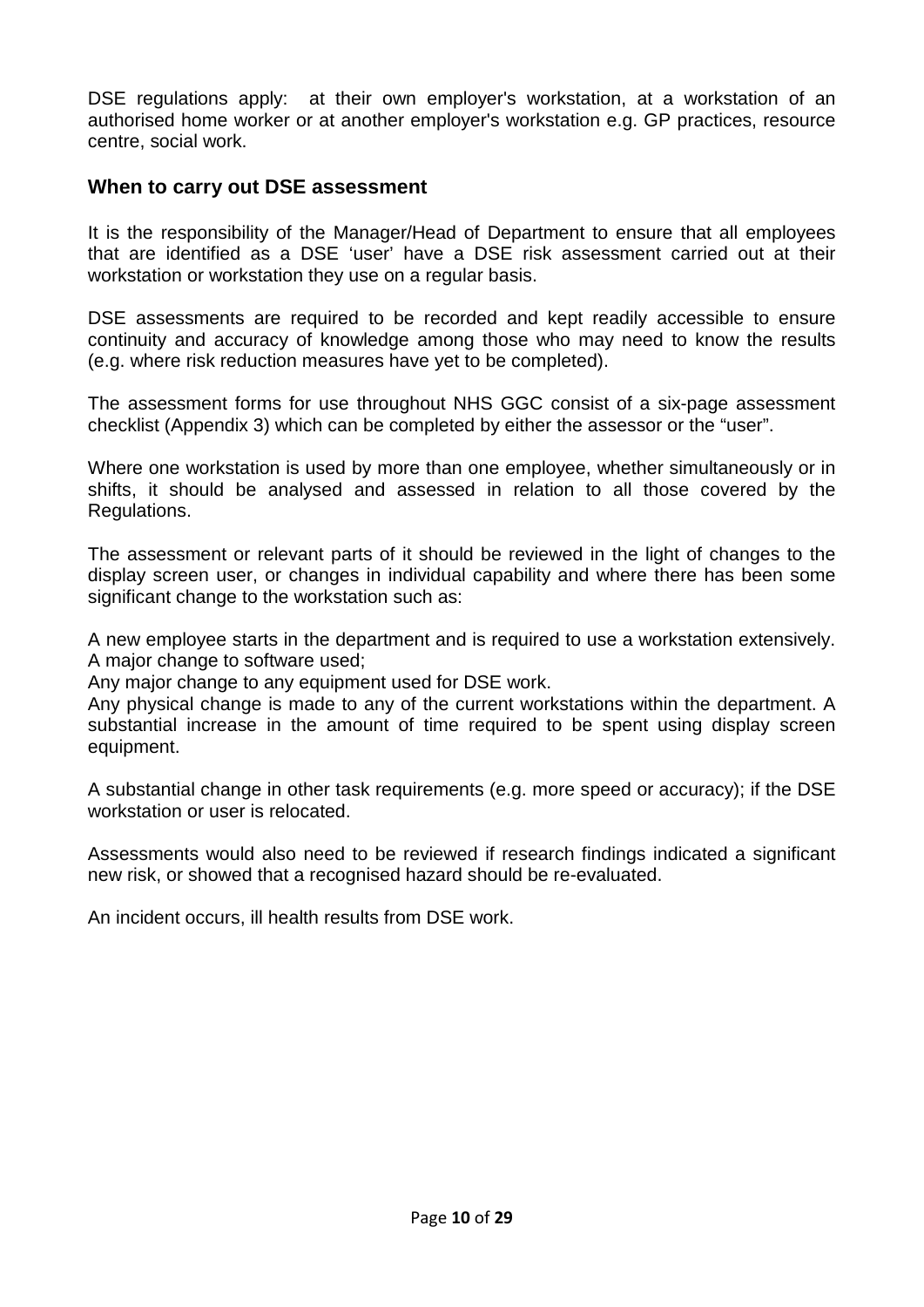# **Display Screen Equipment (DSE) Risk Assessment Form**

| User Name                          |  |          |                          |  |
|------------------------------------|--|----------|--------------------------|--|
| <b>Shared desk Workstation Ref</b> |  |          |                          |  |
| Location                           |  |          | Department               |  |
| Line manager                       |  |          | Name of assessor         |  |
| Assessment date                    |  |          | Review date              |  |
| Any further action needed          |  | Yes / No | Date all action complete |  |

#### **Introduction**

This risk assessment form can be used by users as well as assessors to assess the risk of DSE stations and to help compliance with the Schedule to the Health & Safety (Display Screen Equipment) Regulations 1992.

It is the line manager's responsibility to ensure that a DSE assessment form is completed for each user, either by the users or by a nominated person (DSE Assessor). In any event, the users must be involved in the process.

A specific DSE risk assessment must be carried out for each individual's own DSE workstation and for each shared DSE workstations. A generic risk assessment cannot be carried out for an area or department.

Where a line manager utilises a self-assessment approach within the department / service, any concerns raised regarding DSE work will require a DSE Assessor to be contacted. DSE Assessors must have attended an appropriate DSE risk assessment course to enable them to carry out this task. Further advice is available from the Health & Safety Service or Occupational Health.

Please tick what type of work station this form is for:

 $\Box$  Individual's own work station – Complete Section A and B.

 $\Box$  Individual who hot desks – Complete Section A only.

 $\Box$  Shared work stations – Complete Section B only.

#### **Section A**

| <b>1 Work Pattern</b>                                                             | Y/N                      | Guidance                                                                                                                                                                                                                                                                                                                                                                                                                  | <b>Remedial action</b> |
|-----------------------------------------------------------------------------------|--------------------------|---------------------------------------------------------------------------------------------------------------------------------------------------------------------------------------------------------------------------------------------------------------------------------------------------------------------------------------------------------------------------------------------------------------------------|------------------------|
| 1.1 Approximately how much<br>time does the user spend at the<br>DSE workstation? | <b>Hrs</b><br>per<br>day | There is no precise definition of a User. If<br>someone uses the workstation more or less<br>continuously for at least an hour on most days,<br>they are Users. Those doing shorter spells on<br>the computer (perhaps just half an hour at a<br>time) should be classed as Users if there are<br>several such spells in the day and the use is<br>fairly intensive – requiring speed or high levels<br>of concentration. |                        |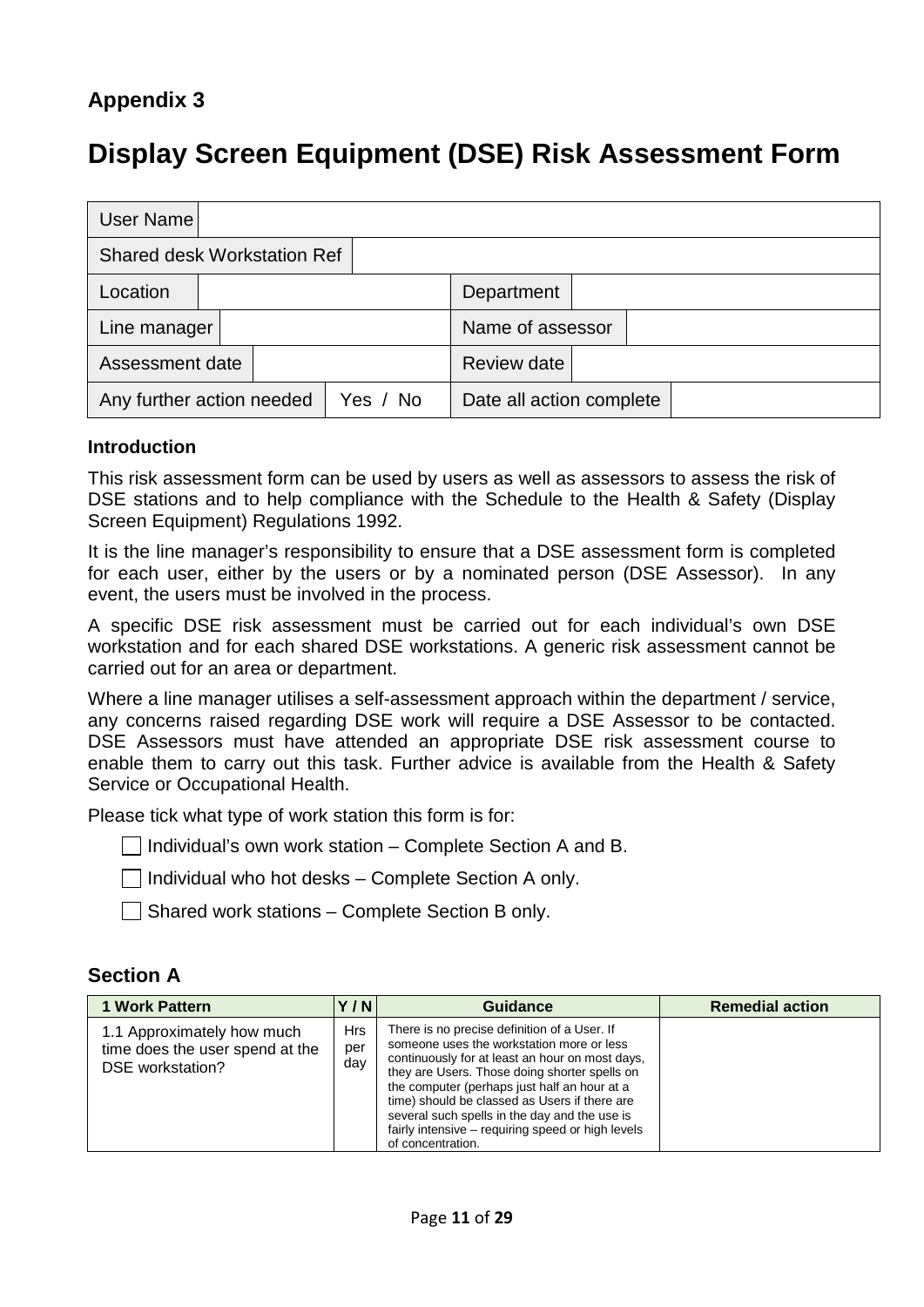| 1.2 Is the work routine of the<br>user organised to provide<br>changes of activity and screen<br>breaks? | Recommend 5 to 15 min breaks from the DSE<br>every 50 minutes, plus encourage stretching,<br>change focus or position every few minutes.<br>Ensure that you take regular breaks; short,<br>frequent breaks are more satisfactory than<br>occasional, longer breaks. |  |
|----------------------------------------------------------------------------------------------------------|---------------------------------------------------------------------------------------------------------------------------------------------------------------------------------------------------------------------------------------------------------------------|--|
|----------------------------------------------------------------------------------------------------------|---------------------------------------------------------------------------------------------------------------------------------------------------------------------------------------------------------------------------------------------------------------------|--|

| 2 Health                                                             | Y/N | Guidance                                                                                                                          | <b>Remedial action</b> |
|----------------------------------------------------------------------|-----|-----------------------------------------------------------------------------------------------------------------------------------|------------------------|
| 2.1 Does the user suffer from<br>any Upper Limb Disorders<br>(ULDs)? |     |                                                                                                                                   |                        |
| 2.2 Are any ULDs related to<br>DSE work?                             |     | If yes, and is affecting ability to perform work<br>tasks user should be referred to Occupational<br>Health (management referral) |                        |
| 2.3 Has the user any eye sight<br>problems when using the DSE?       |     | If yes, user should be encouraged to make an<br>appointment with local opticians using the<br>'Letter to Optician form'           |                        |
| 2.4 Has DSE user undergone an<br>eye test in the last 2 years?       |     | Record date of eye test and any relevant<br>information                                                                           |                        |

If the answer is yes to either 2.2 or 2.3 of the above questions, report through the Incident Management System (DATIX). Continue with risk assessment form.

| <b>3 Training/Information</b>                                   | Y/N | <b>Guidance</b>                                                                                                                                                                                                                           | <b>Remedial action</b> |
|-----------------------------------------------------------------|-----|-------------------------------------------------------------------------------------------------------------------------------------------------------------------------------------------------------------------------------------------|------------------------|
| 3.1 Has the user received<br>information or guidance on<br>DSE? |     | Trained assessor can provide information and<br>quidance on DSE work                                                                                                                                                                      |                        |
| 3.2 Has the user<br>received training on<br>DSE?                |     | Trained assessor can provide training on correct<br>DSE posture and guidance on DSE work.<br>Training is available from Health & Safety<br>Service. There is also an E-Learning module, all<br>staff should be encouraged to access this. |                        |

### **Section B**

| 4 Chair                                                           | Y/N | Guidance                                                                                                                                                            | <b>Remedial Action</b> |
|-------------------------------------------------------------------|-----|---------------------------------------------------------------------------------------------------------------------------------------------------------------------|------------------------|
| 4.1 Can the user adopt a<br>comfortable position in the<br>chair? |     | Give consideration to the type of chair being<br>used, follow quidance below (4.2-4.6)                                                                              |                        |
| 4.2 Does your chair have a 5<br>star base with castors?           |     | If not, it should be replaced.<br>Your chair should have wheels for ease of<br>movement. There are different castors<br>designed for carpeted and linoleum surfaces |                        |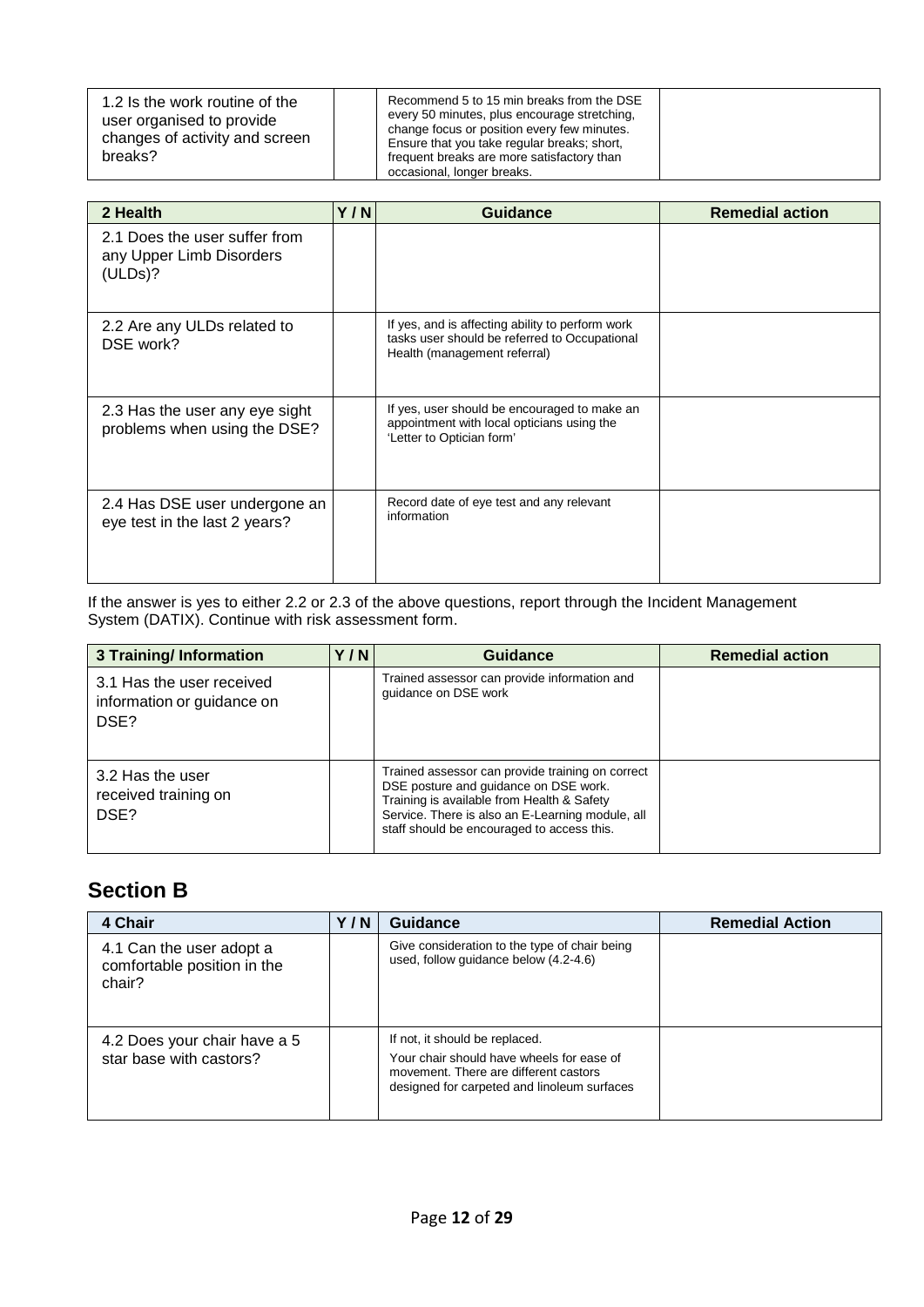| 4.3 Is the seat back adjustable<br>for both height and tilt?   | If not, it should be replaced                                                                                                                                                                                                 |  |
|----------------------------------------------------------------|-------------------------------------------------------------------------------------------------------------------------------------------------------------------------------------------------------------------------------|--|
| 4.4 Is the seat adjustable in<br>height?                       | If not, it should be replaced.<br>Seat height should adjust preferably between<br>380 mm and 540 mm to suit most individuals.                                                                                                 |  |
| 4.5 Does the chair provide<br>adequate lower back support?     | Consideration should be given to purchase a<br>chair with proper lumber support or a separate<br>lumber support should be purchased.                                                                                          |  |
| 4.6 Does the chair allow the<br>user to get close to the desk? | A chair with no armrest or half arm rest should<br>be considered to allow user to position<br>themselves close to desk, armrests should<br>preferably be short and height adjustable so<br>that they just support the elbows. |  |

Adjust the seat height of your chair so that your elbows are at, or just above, desk height with your shoulders relaxed. This position should be used as a starting point before continuing with the rest of the checklist. **NB** If user has underlying medical condition, advice from the Occupational Health Service should be sought before a chair is purchased for individual user.

| <b>5 Workstation</b>                                                                                               | Y/N | <b>Guidance</b>                                                                                                                                                                                                                                                                             | <b>Remedial Action</b> |
|--------------------------------------------------------------------------------------------------------------------|-----|---------------------------------------------------------------------------------------------------------------------------------------------------------------------------------------------------------------------------------------------------------------------------------------------|------------------------|
| 5.1 Are user's feet flat on the<br>floor, without too much<br>pressure from the seat on the<br>backs of your legs? |     | Your hips should be slightly higher than your<br>knees, with your feet comfortably on the floor.<br>A footrest may be required if you are unable to<br>rest your feet comfortably                                                                                                           |                        |
| 5.2 Is a footrest available if<br>required?                                                                        |     | A footrest is required if the feet cannot<br>comfortably be placed on the floor after<br>positioning the arms and shoulder correctly, or<br>if there is pressure under the thighs close to the<br>knees. Choose large footrests, preferably<br>adjustable in height and tilt to suit users. |                        |
| 5.3 Is the work desk or surface<br>sufficiently large enough?                                                      |     | Avoid awkward reaches, twisting to use the<br>phone etc.<br>Can you create more space by moving printers<br>& reference materials etc elsewhere?                                                                                                                                            |                        |
| 5.4 Is there sufficient legroom<br>for your legs when sitting at<br>your workstation?                              |     | Work surface should be at 600mm deep<br>(minimum) and 720mm high (plus or minus<br>15mm) and 3 cm thick. Items should not be<br>stored underneath the desk. Most stacked<br>workstations with shelving at leg level are<br>inappropriate.                                                   |                        |
| <b>6 Keyboard</b>                                                                                                  | Y/N | <b>Guidance</b>                                                                                                                                                                                                                                                                             | <b>Remedial Action</b> |
| 6.1 Can the user position the<br>keyboard in front of them?                                                        |     | Keyboard should be positioned so keyboard<br>and screen are in line to prevent unnecessary<br>twisting of upper torso                                                                                                                                                                       |                        |
| 6.2 Is there ample room to<br>allow user to rest arms and<br>wrist?                                                |     | Typing with forearms on the desk reduces<br>tension in the upper back.<br>A space of at least 100 - 150mm should be<br>available.                                                                                                                                                           |                        |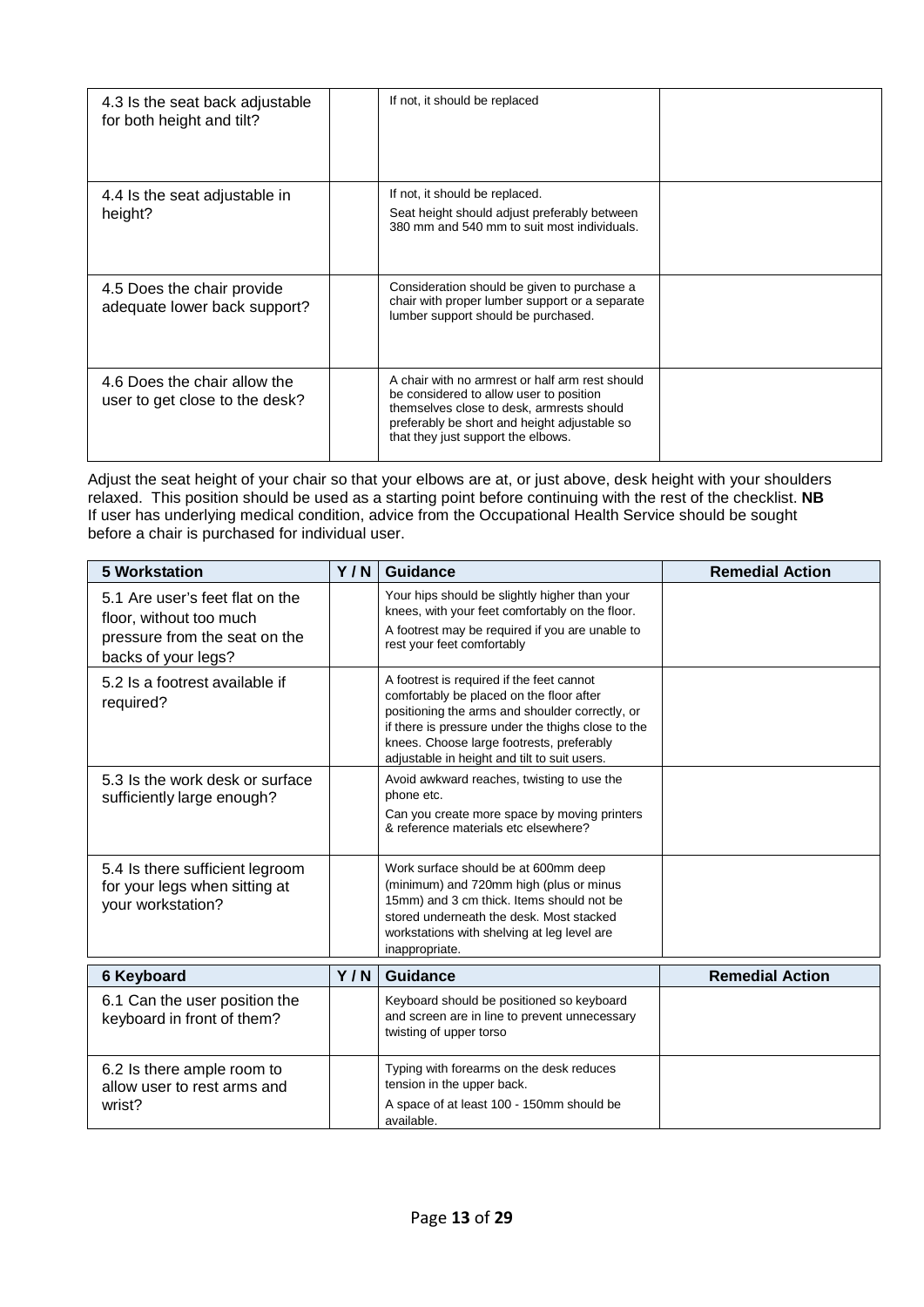| 6.3 Does keyboard have a tilt<br>capability?<br>6.4 Are the characters on           |     | Some keyboards have a built-in tilt which<br>cannot be adjusted, this forces your wrists into a<br>bent up positions which should be avoided.<br>Consider replacement if this is the case<br>Flat on the worktop is often the best position, to<br>avoid bending the wrists.<br>Keyboard should be kept clean and characters |                        |
|-------------------------------------------------------------------------------------|-----|------------------------------------------------------------------------------------------------------------------------------------------------------------------------------------------------------------------------------------------------------------------------------------------------------------------------------|------------------------|
| keyboard legible?                                                                   |     | legible, replacement of keyboard to be<br>considered if characters are not legible                                                                                                                                                                                                                                           |                        |
| <b>7 Mouse</b>                                                                      | Y/N | <b>Guidance</b>                                                                                                                                                                                                                                                                                                              | <b>Remedial Action</b> |
| 7.1 Is the mouse close to the<br>work area and at keyboard<br>height?               |     | The mouse should be positioned as close as<br>possible to the keyboard. Do not leave your<br>hand on the mouse when it is not being used.<br>Are you aware of the shortcut keys? This may<br>help to avoid over-using the mouse. Your arm<br>should be relaxed when using the mouse.                                         |                        |
| 7.2 If mouse has a roller ball<br>does the user know how to<br>clean the mouse?     |     | An older mouse uses a roller ball rather than an<br>optical sensor. These require frequent cleaning<br>and an appropriate mat. Consider replacement<br>with an optical mouse.                                                                                                                                                |                        |
| 8 Display Screen                                                                    | Y/N | <b>Guidance</b>                                                                                                                                                                                                                                                                                                              | <b>Remedial Action</b> |
| 8.1 Is the screen separate from<br>the keyboard?                                    |     | If laptop is used consideration should be given<br>to use of a docking station, separate mouse,<br>keyboard and laptop riser.                                                                                                                                                                                                |                        |
| 8.2 Are the characters<br>readable?                                                 |     | If software allows alter, if not contact supervisor<br>or IT department                                                                                                                                                                                                                                                      |                        |
| 8.3 Is the screen image free of<br>flicker and movement?                            |     | Inform supervisor or contact IT department                                                                                                                                                                                                                                                                                   |                        |
| 8.4 Is screen brightness and<br>contrast adjustable by the<br>user?                 |     | Most flat screen displays have this capability<br>Inform supervisor or contact IT department Set<br>contrast & brightness to personnel preference.                                                                                                                                                                           |                        |
| 8.5 Does the screen swivel<br>and tilt?                                             |     | Consideration to replace if screen does not have<br>this capability                                                                                                                                                                                                                                                          |                        |
| 8.6 Is the top of the screen<br>level with user's eyes?                             |     | The neck should be straight. A slightly<br>downward gaze is most comfortable for the<br>eyes.                                                                                                                                                                                                                                |                        |
| 8.7 Is the screen at a<br>comfortable viewing distance?                             |     | Generally an arm length is suitable but can vary<br>from user to user.                                                                                                                                                                                                                                                       |                        |
| <b>9 Document Holder</b>                                                            | Y/N | <b>Guidance</b>                                                                                                                                                                                                                                                                                                              | <b>Remedial Action</b> |
| 9.1 If you copy from an<br>external paper source, do you<br>have a document holder? |     | If you frequently copy from a paper source, you<br>should have a document holder to reduce the<br>risk of Upper Limb Disorders from inappropriate<br>neck position when reading documents. A<br>document holder should support all source<br>documents adequately                                                            |                        |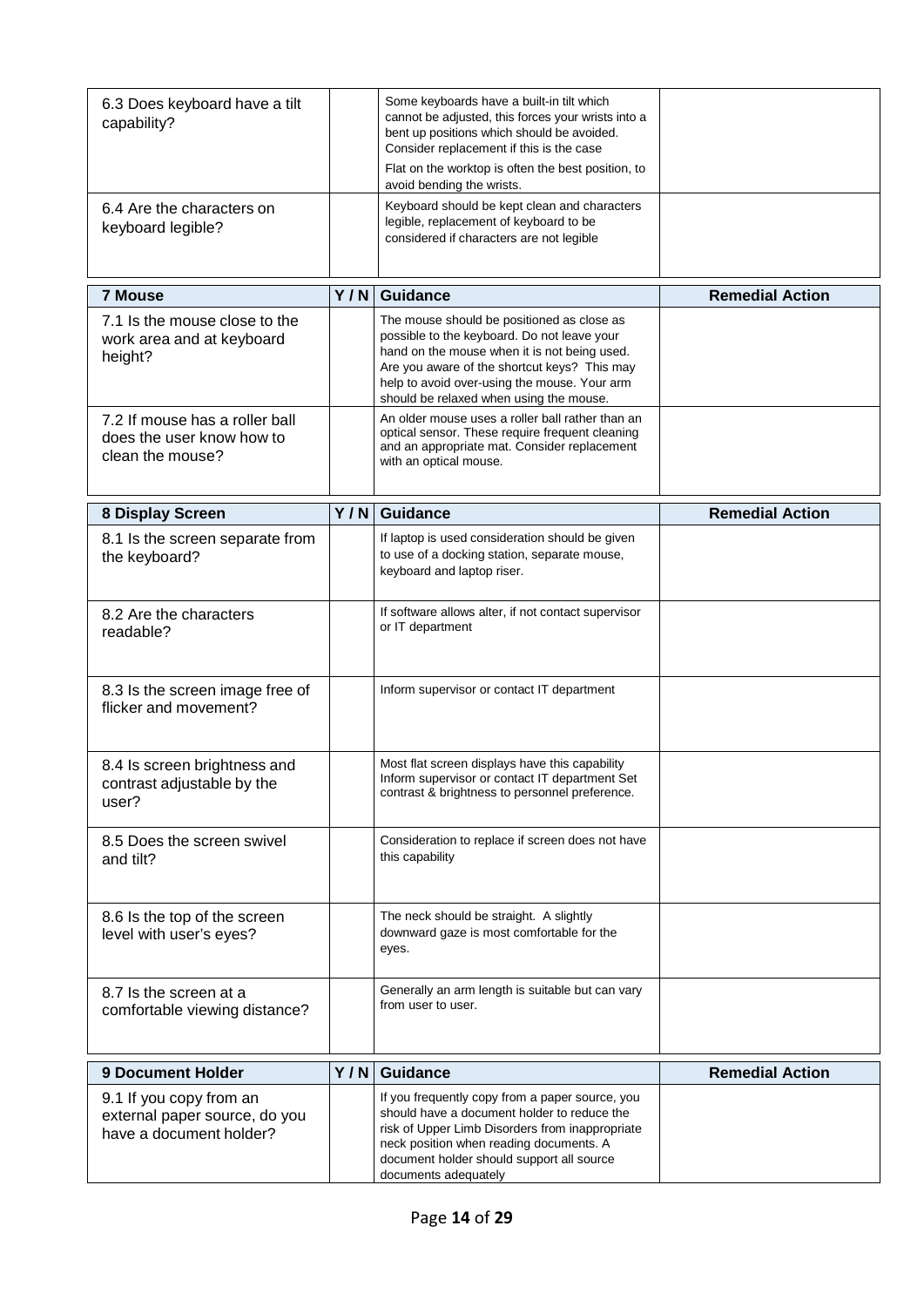| 9.2 If you do use a document<br>holder, is it positioned next to<br>the screen?                                                                               |     | The document holder should be positioned as<br>close to the screen as possible to reduce the<br>need to turn/twist when referring to text on/off<br>the screen                                                                                                                                                                                           |                        |
|---------------------------------------------------------------------------------------------------------------------------------------------------------------|-----|----------------------------------------------------------------------------------------------------------------------------------------------------------------------------------------------------------------------------------------------------------------------------------------------------------------------------------------------------------|------------------------|
| <b>10 Reflection/Glare</b>                                                                                                                                    | Y/N | Guidance                                                                                                                                                                                                                                                                                                                                                 | <b>Remedial Action</b> |
| 10.1 Is lighting appropriate for<br>the type of work and the user's<br>vision requirements?                                                                   |     | The type of lighting and its position are<br>important. Indirect light from up lighters can be<br>considered. An additional desk lamp may help.<br>Ceiling lights that work well in large offices may<br>create disturbing changes in light intensity in<br>small offices                                                                                |                        |
| 10.2 Is the screen free from<br>glare or reflection? (A mirror<br>placed in front of the screen can be<br>used to check where reflections are<br>coming from) |     | If glare is caused by windows, try closing the<br>curtains/blinds. If none are present, discuss with<br>your manager if blinds can be put in place or<br>your workstation moved to 90° to the window. If<br>glare is caused by overhead lighting, discuss<br>with your manager if they can be switched<br>off/dimmed and secondary lighting used instead |                        |
| 10.3 Is the workstation<br>positioned so that glare and<br>reflection from light sources<br>are avoided?                                                      |     | Try to move the desk or source of reflections<br>Adjust lighting or window coverings. Check<br>that blinds work (vertical blinds are more<br>effective than horizontal blinds), consider<br>reflective film on windows                                                                                                                                   |                        |
|                                                                                                                                                               |     |                                                                                                                                                                                                                                                                                                                                                          |                        |
| <b>11 Environment</b>                                                                                                                                         | Y/N | <b>Guidance</b>                                                                                                                                                                                                                                                                                                                                          | <b>Remedial Action</b> |
| 11.1 Has each worker 11m <sup>3</sup><br>working area not including<br>furniture?                                                                             |     | Calculate work area by height x width x depth<br>(take ceiling as 3m max) and divide by number<br>of occupants. When equipment and furniture are<br>in the room additional space may be required.                                                                                                                                                        |                        |
| 11.2 Are noise levels from<br>associated equipment and<br>work area low enough to avoid<br>distraction?                                                       |     | Normal office noises such as people answering<br>the telephone cannot be avoided. Try moving<br>sources of noise, e.g. printers, away from your<br>workstation/area. Consider networking printer/<br>fax and photocopiers to reduce amount of<br>equipment in office                                                                                     |                        |
| 11.3 Are temperature levels<br>generally comfortable?                                                                                                         |     | Minimum temperature requirement 16° C.<br>Comfortable sedentary work is generally around<br>20°C to 22°C. Please see Workplace Health,<br>Safety and Welfare Policy for further guidance                                                                                                                                                                 |                        |
| 11.4 Is humidity level<br>comfortable most of the time?                                                                                                       |     | Use the Occupational Hygienist referral form to<br>request assistance to measure humidity.                                                                                                                                                                                                                                                               |                        |

#### **We have discussed this assessment, understand the process and support the recommendations.**

| DSE User signature | Date |  |
|--------------------|------|--|
| Assessor signature | Date |  |
| Manager signature  | Date |  |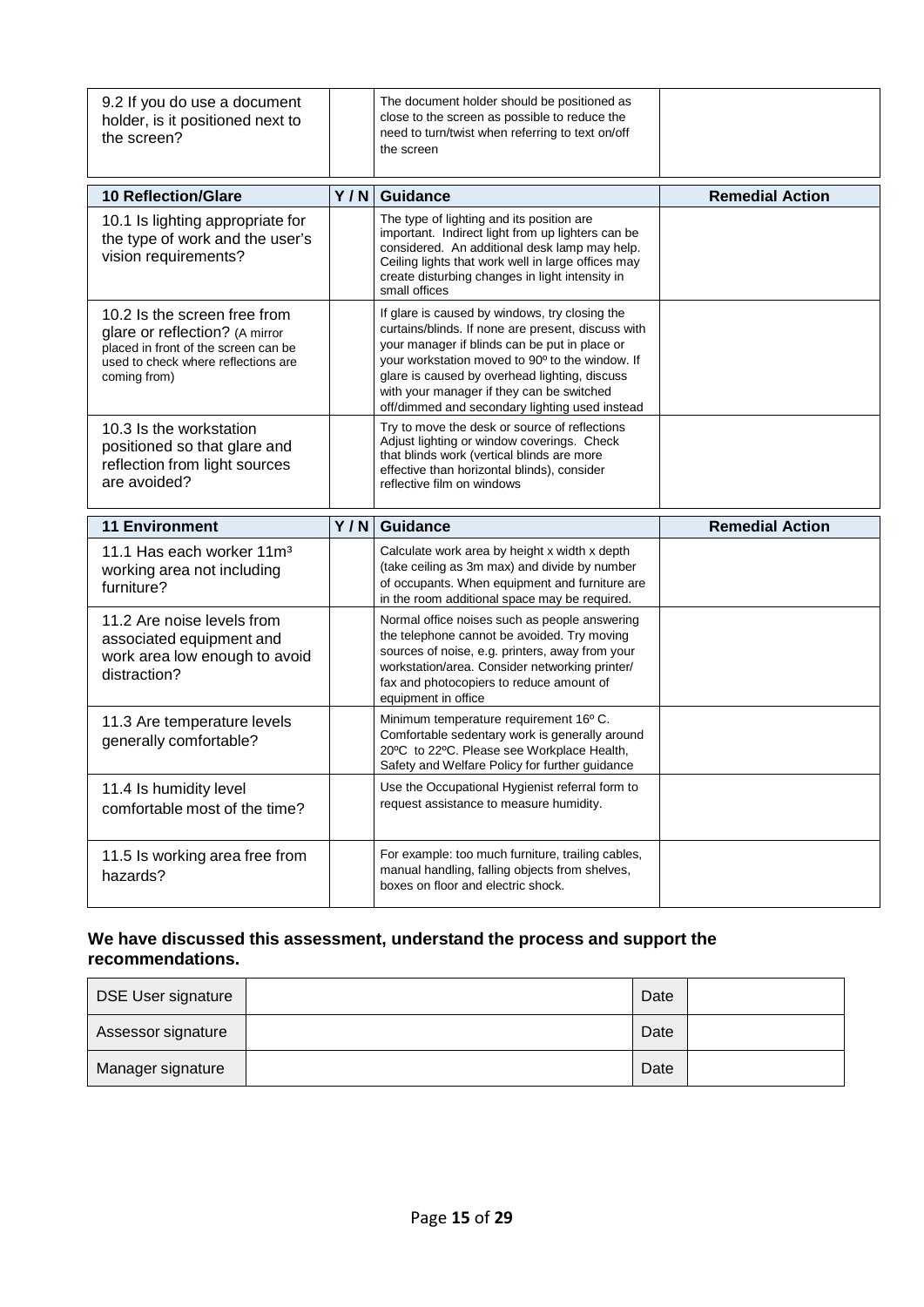### **Action Plan**

| <b>Remedial Action</b> | <b>Assigned To</b> | <b>Date Completed</b> |
|------------------------|--------------------|-----------------------|
|                        |                    |                       |
|                        |                    |                       |
|                        |                    |                       |
|                        |                    |                       |
|                        |                    |                       |
|                        |                    |                       |
|                        |                    |                       |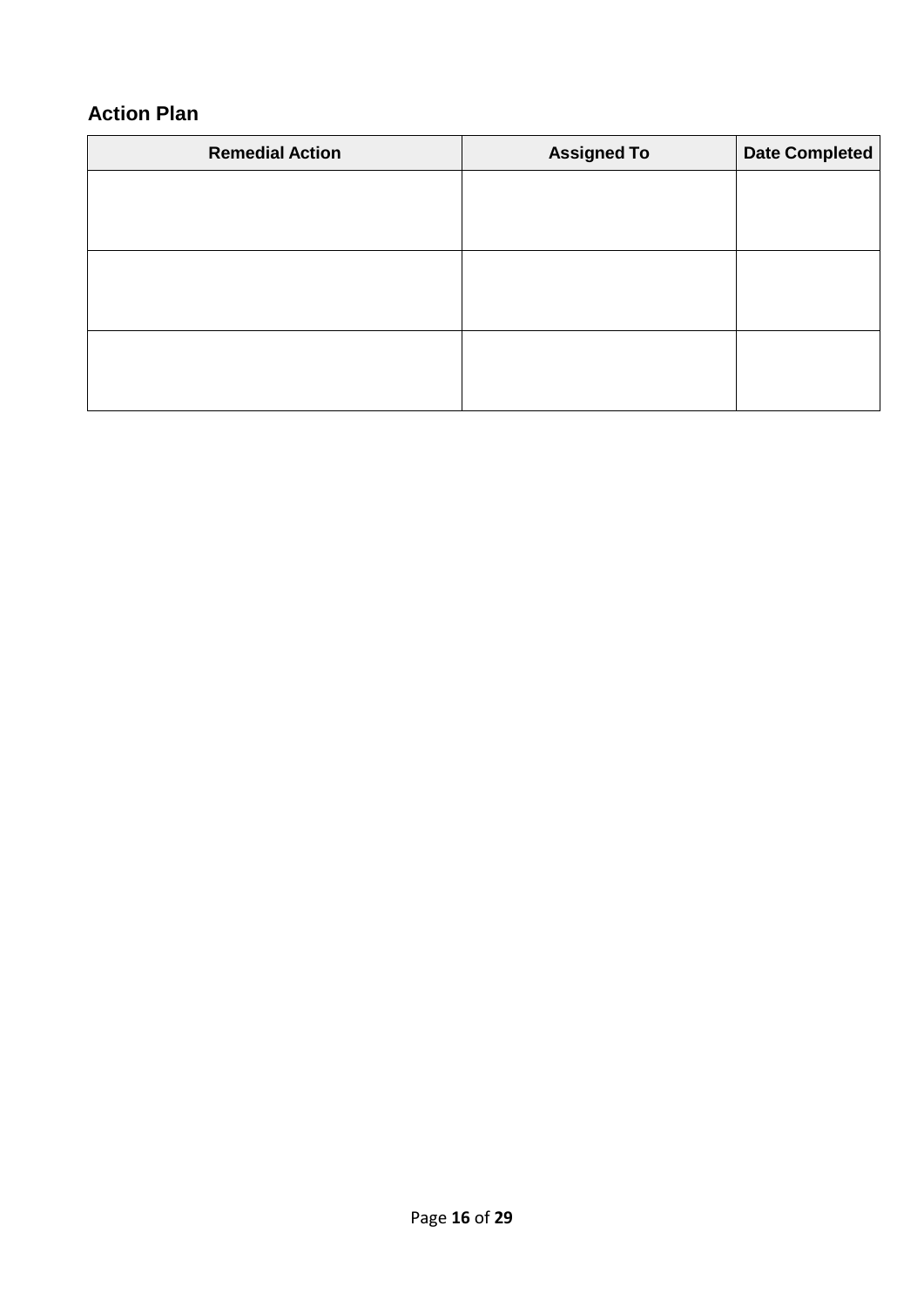#### **Equipment and environment guidance**

#### **General Comment**

The use as such of the equipment must not be a source of risk for users.

#### **Display Screen**

The characters on the screen shall be well-defined and clearly formed, of adequate size and with adequate spacing between the characters and lines.

The image on the screen should be stable, with no flickering or other forms of instability.

The brightness and the contrast between the characters and the background shall be easily adjustable by the operator or user, and also be easily adjustable to ambient conditions.

The screen must swivel and tilt easily and freely to suit the needs of the operator or user. It shall be possible to use a separate base for the screen or an adjustable table. The screen shall be free of reflective glare from any light source natural or man made and free from reflections liable to cause discomfort to the operator or user.

#### **Keyboard**

The keyboard must be able to tilt and separate from the screen so as to allow the operator or user to find a comfortable working position avoiding fatigue in the arms or hands.

The space in front of the keyboard shall be sufficient to provide support for the hands and arms of the operator or user, a recommended 10cm to 15cm should be available.

The keyboard shall have a matt surface to avoid reflective glare.

The arrangement of the keyboard and the characteristics of the keys shall be such as to facilitate the use of the keyboard.

The symbols on the keys shall be adequately contrasted and legible from the design working position.

#### **Work desk or work surface**

The work desk or work surface shall have a sufficiently large, low-reflectance surface and allow a flexible arrangement of the screen; keyboard, documents and related equipment, for guidance see (Appendix 5)

There shall be adequate space for operators or users to find a comfortable position.

The document holder shall be stable and adjustable and shall be positioned so as to minimise the need for uncomfortable head and eye movements.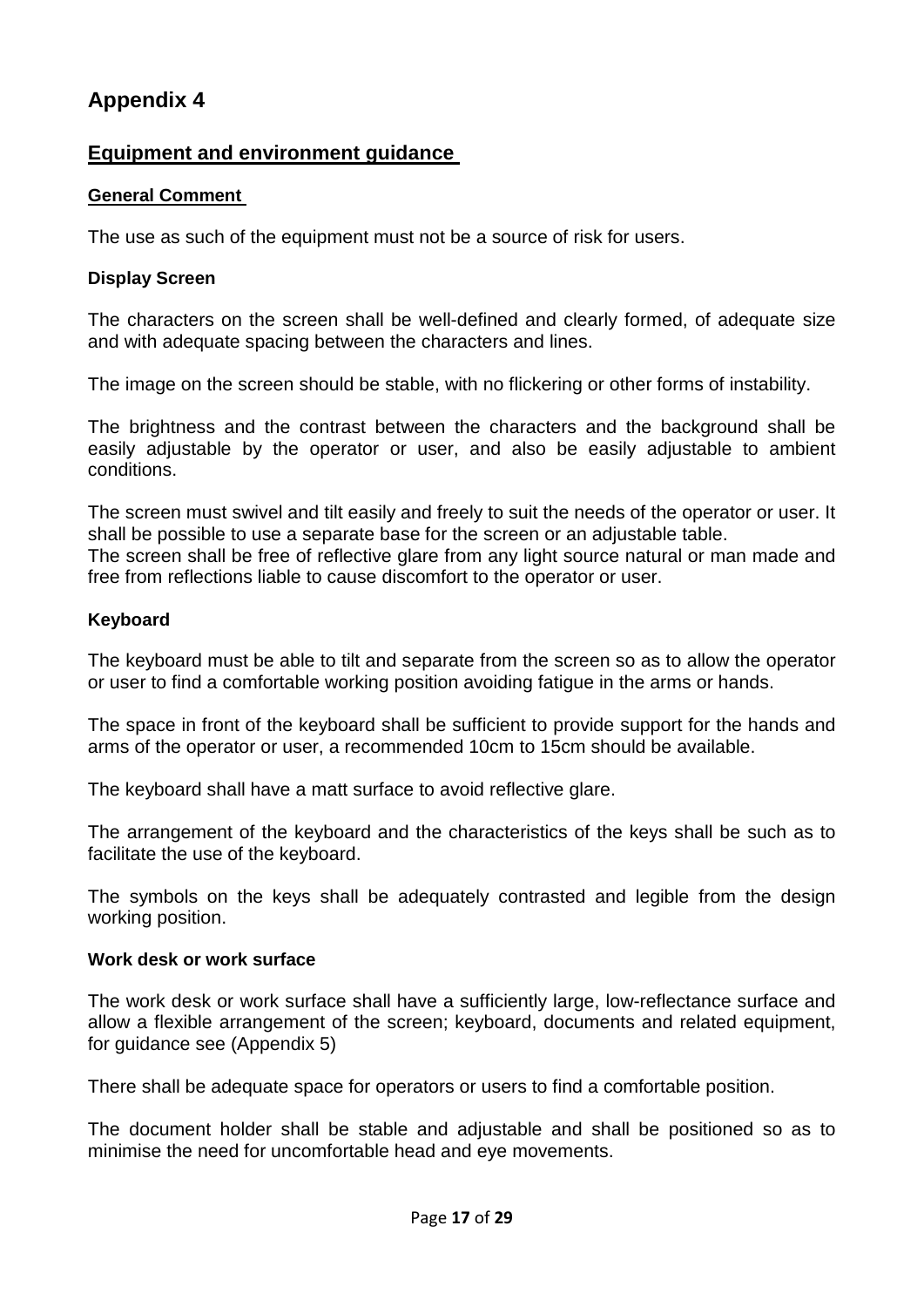#### **Work chair**

The work chair shall be suitable and sufficient for the user to obtain a comfortable seating position, for guidance on good seating position see (Appendix 6)

The work chair shall be stable and allow the operator or user easy freedom of movement and a comfortable position.

The seat shall be adjustable in height.

The seat back shall be adjustable in both height and tilt.

A footrest shall be made available to any operator or user who wishes one.

#### **Environment**

#### **Space requirements**

The workstation shall be dimensioned and designed so as to provide sufficient space for the operator or user to change position and vary movements.

#### **Lighting**

Any room lighting or task lighting provided shall ensure satisfactory lighting conditions and an appropriate contrast between the screen and the background environment, taking into account the type of work and the vision requirements of the operator or user.

Possible disturbing glare and reflections on the screen or other equipment shall be prevented by co-ordinating workplace and workstation layout with the positioning and technical characteristics of the artificial light sources.

#### **Reflections and glare**

Workstations shall be so designed that sources of light, such as windows and other openings, transparent or translucent walls, and brightly coloured fixtures or walls cause no direct glare and no distracting reflections on the screen.

Windows shall be fitted with a suitable system of adjustable covering to attenuate the daylight that falls on the workstation.

#### **Noise**

Noise emitted by equipment belonging to any workstation shall be taken into account when a workstation is being equipped, with a view in particular to ensuring that attention is not distracted and speech is not disturbed. Consideration should be given to networking printers, fax machines and sharing photocopier to reduce noise levels.

#### **Heat**

Equipment belonging to any workstation shall not produce excess heat which could cause discomfort to operators or users. Consideration should be given to sharing heat producing equipment could reduce the temperature of the working environment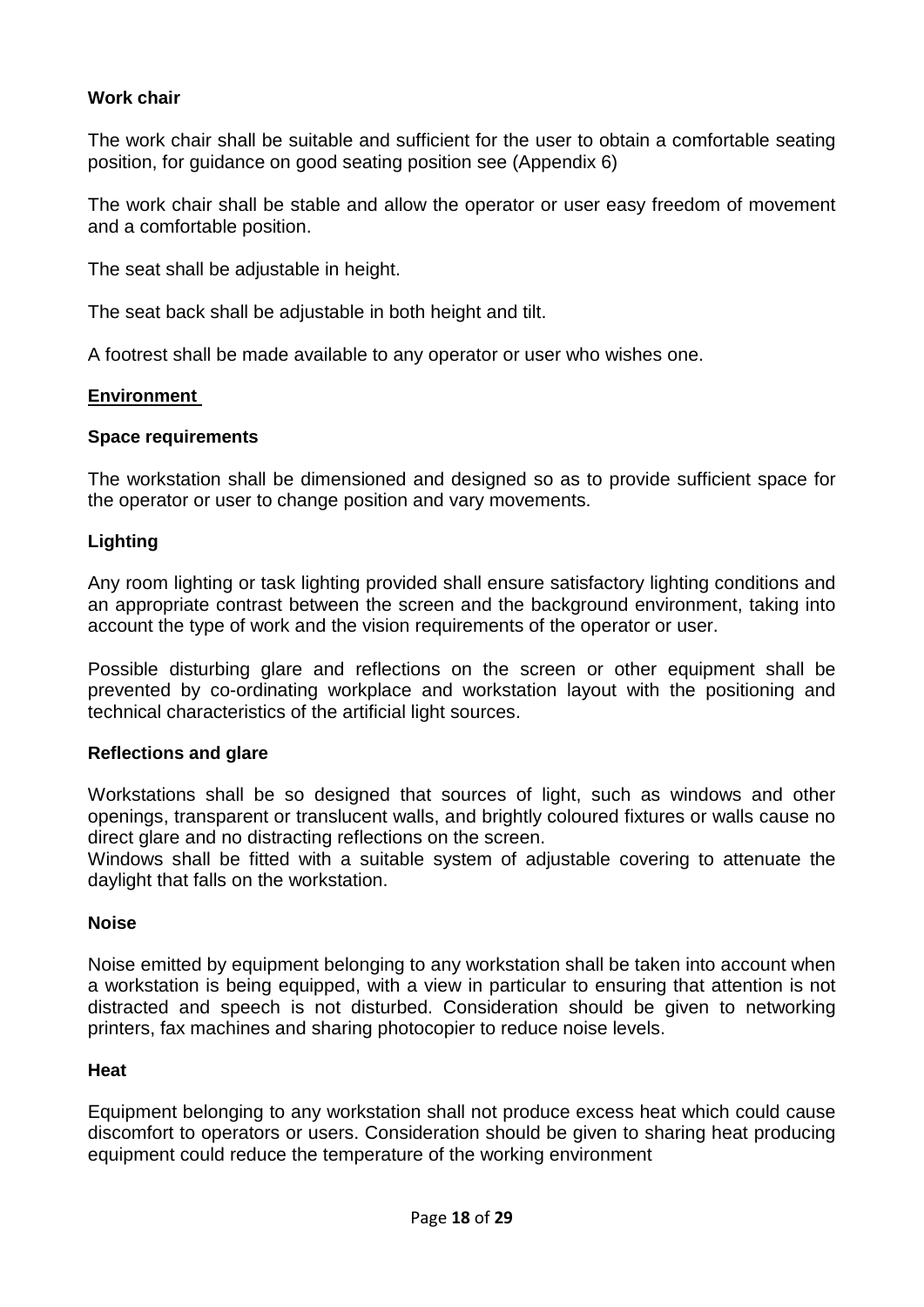#### **Radiation**

All radiation with the exception of the visible part of the electromagnetic spectrum shall be reduced to negligible levels from the point of view of the protection of operators' or users' health and safety.

#### **Humidity**

An adequate level of humidity shall be established and maintained.

#### **Interface between computer and operator/user**

In designing, selecting, commissioning and modifying software, and in designing tasks using display screen equipment, the employer shall take into account the following principles:

#### **Software must be suitable for the task;**

Software must be easy to use and, where appropriate, adaptable to the level of knowledge or experience of the operator or user; no quantitative or qualitative checking facility may be used without the knowledge of the operators or users;

Systems must provide feedback to operators or users on the performance of those systems; Systems must display information in a format and at a pace, which are adapted to operators or users;

The principles of software ergonomics must be applied, in particular to human data processing.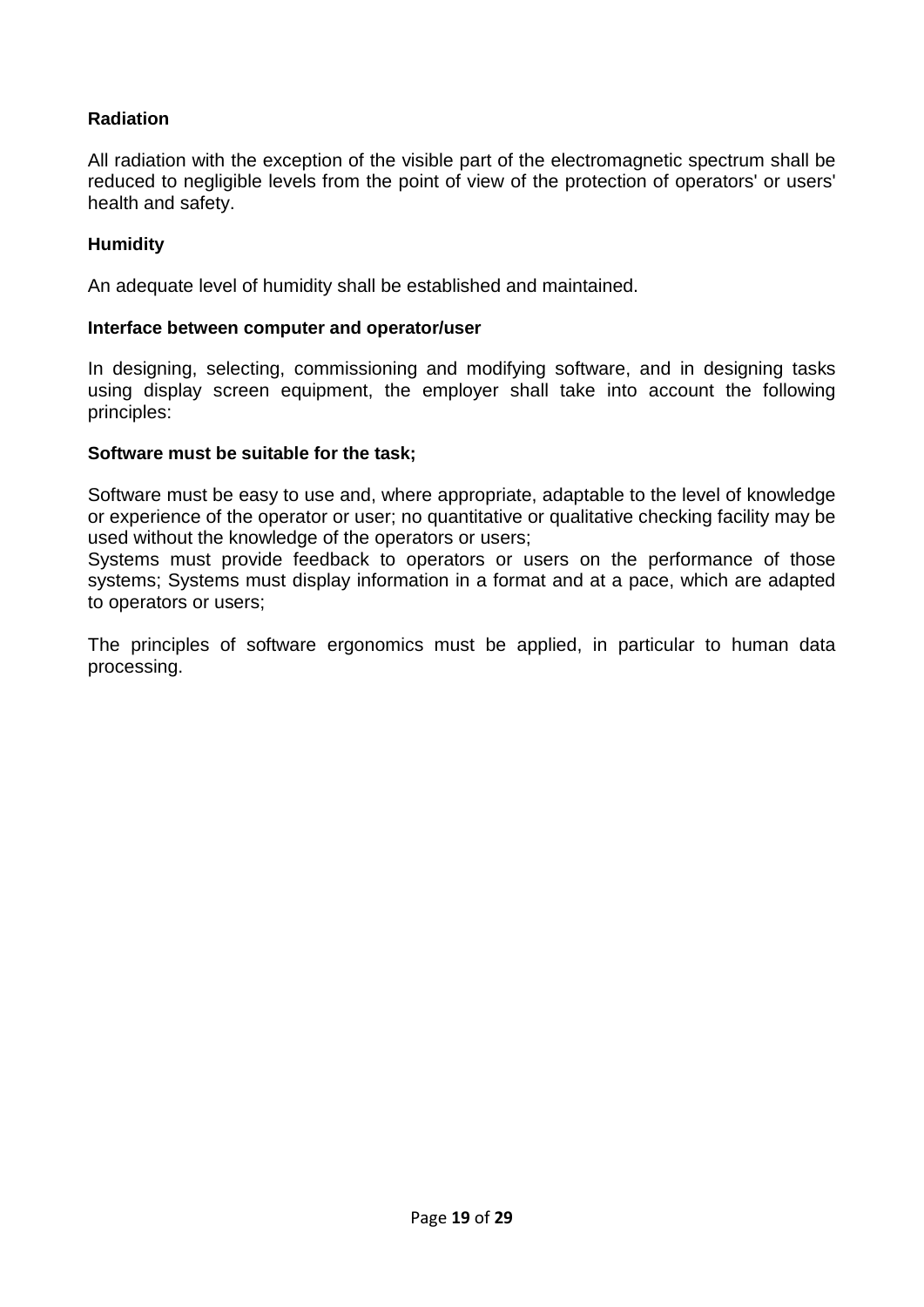### Appendix 5 – Workstation layout advice



SEAT BACK ADJUSTABLE GOOD LUMBAR SUPPORT SEAT HEIGHT ADJUSTABLE NO EXCESS PRESSURE ON UNDERSIDE OF THIGHS AND BACKS OF KNEES FOOT SUPPORT IF NEEDED SPACE FOR POSTURAL CHANGE, NO OBSTACLES UNDER DESK FOREARMS APPROXIMATELY HORIZONTAL WRISTS NOT EXCESSIVELY BENT (UP, DOWN OR SIDEWAYS)

SCREEN HEIGHT AND ANGLE TO ALLOW COMFORTABLE HEAD POSITION

SPACE IN FRONT OF KEYBOARD TO SUPPORT HANDS/WRISTS DURING PAUSES IN KEYING



Reach in the horizontal plane. (The distances shown can be reached by 95% of women)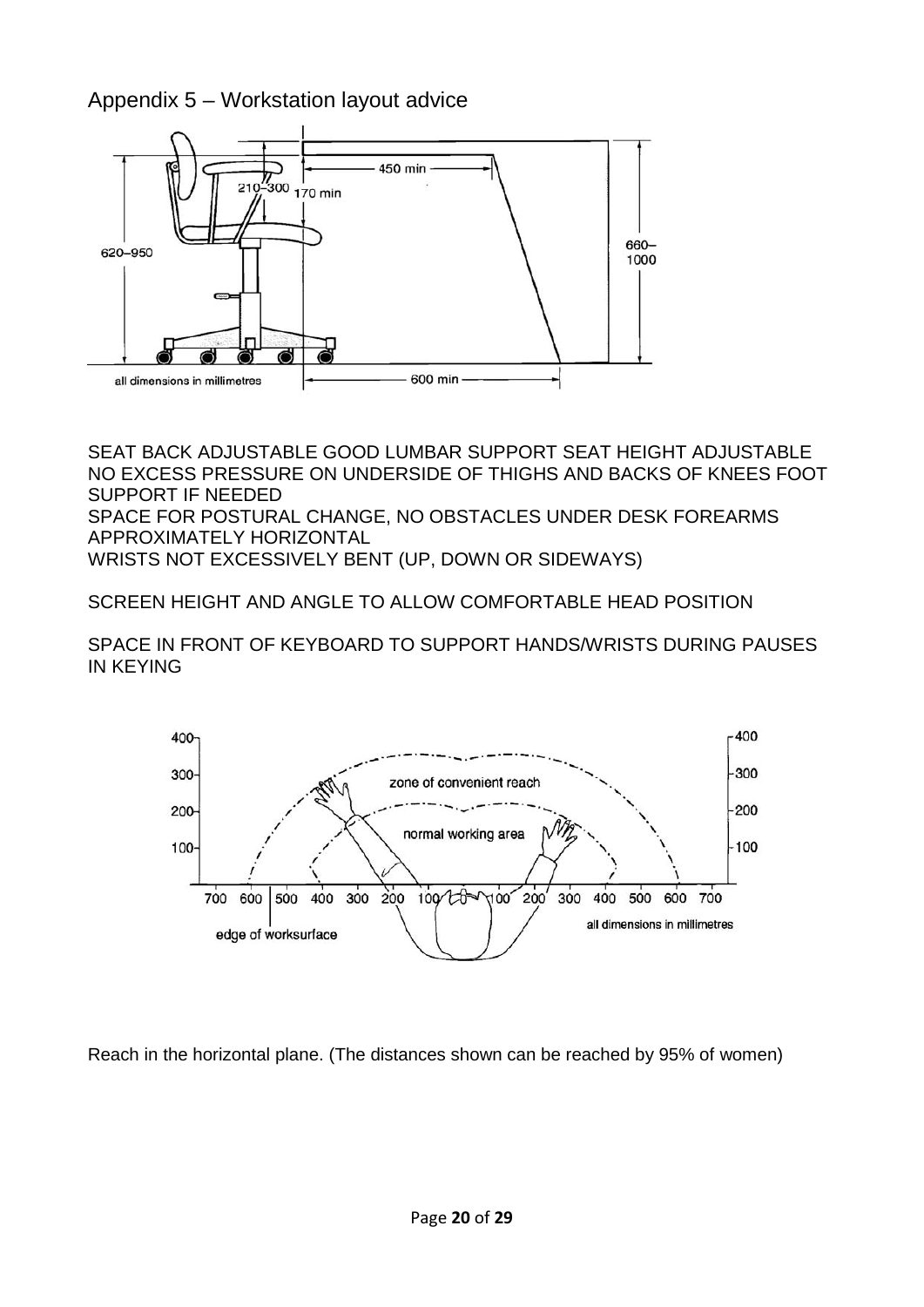

Figure 1: Subjects dealt with in the Schedule

ADEQUATE LIGHTING

ADEQUATE CONTRAST, NO GLARE OR DISTRACTING REFLECTIONS

DISTRACTING NOISE MINIMISED

LEG ROOM AND CLEARANCES TO ALLOW POSTURAL CHANGES

WINDOW COVERING IF NEEDED TO MINIMISE GLARE

SOFTWARE: APPROPRIATE TO TASK, ADAPTED TO USER, PROVIDING FEEDBACK ON SYSTEM STATUS, NO UNDISCLOSED MONITORING

SCREEN: STABLE IMAGE, ADJUSTABLE, READABLE, GLARE/REFLECTION FREE KEYBOARD: USEABLE, ADJUSTABLE, DETACHABLE, LEGIBLE

WORK SURFACE: ALLOW FLEXIBLE ARRANGEMENT OF EQUIPMENT AND DOCUMENTS, GLARE FREE CHAIR: STABLE AND ADJUSTABLE FOOTREST IF USER NEEDS ONE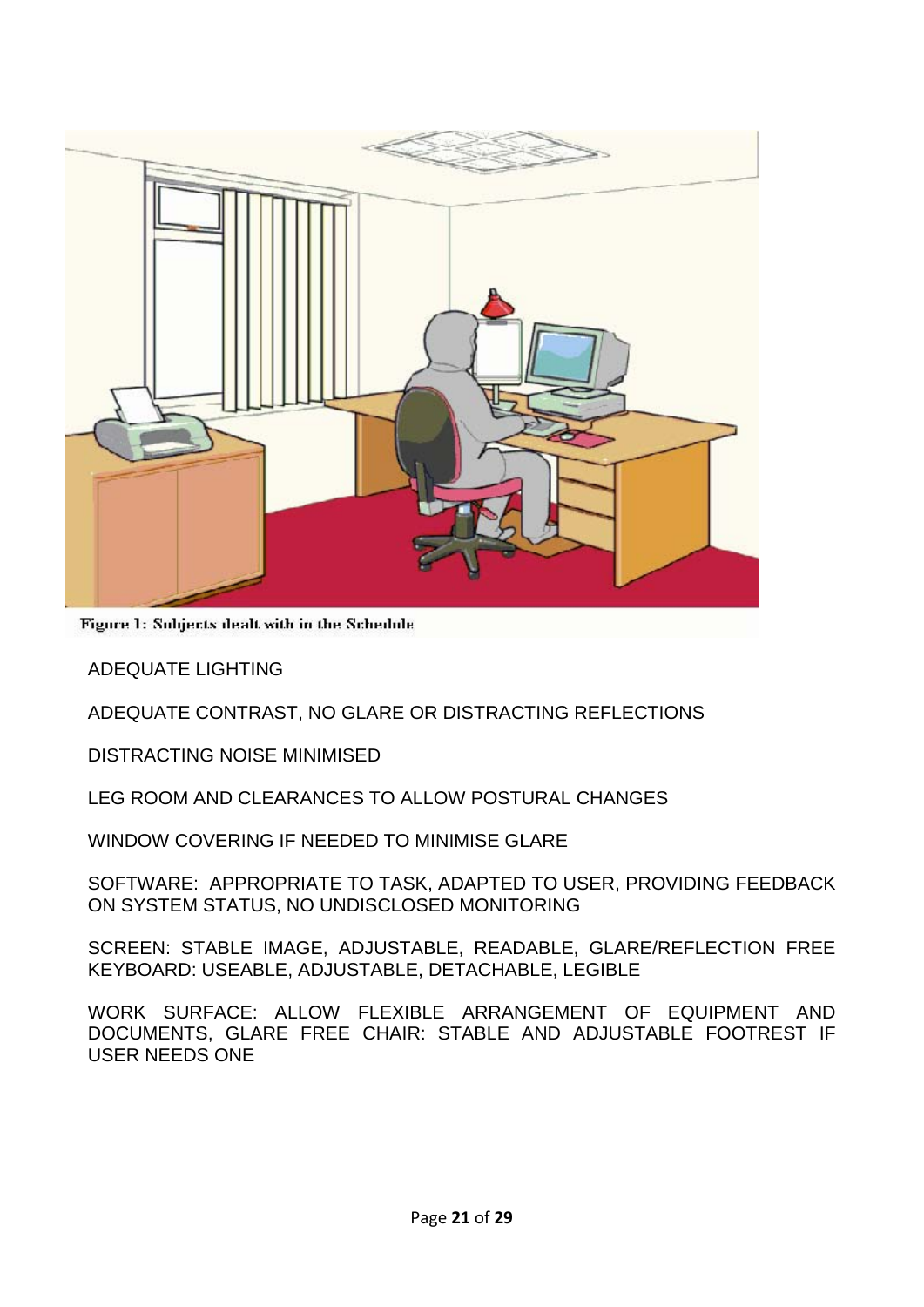## **Seating posture advice**



Well and poorly adjusted seats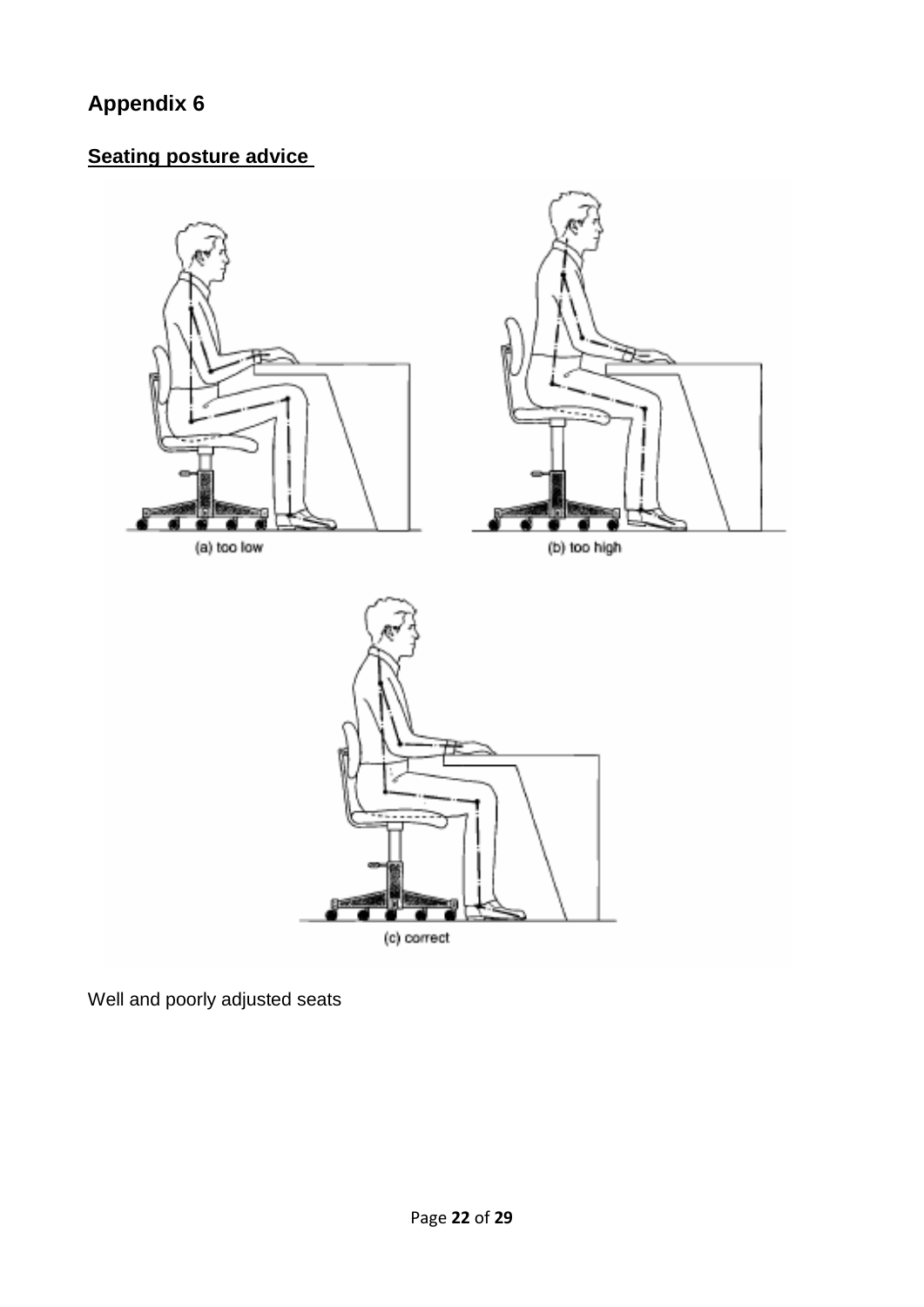Health issues related to DSE use

#### INTRODUCTION

The Health and Safety (Display Screen Equipment) Regulations 1992, which were one of the first in a number of Regulations from the European Community, have served to heighten the awareness of hazards associated with display screen equipment of visual display units. The Regulations came into force on January 1993 and set standards for workstations, analysis of workstations, eyesight testing and other related issues. The Regulations are designed to minimise risk in what is already regarded as a 'low risk' activity.

The potential health problems of importance are those associated with poor workstations, work routine and poor user posture. There are no other proven problems arising from DSE use.

#### WORK RELATED UPPER LIMB DISORDERS

Conditions of the arm, hand, elbow and shoulder areas linked to work activities are now described as work related upper limb disorders. These conditions can involve aches, pains and tingling sensations in the upper back, neck, shoulders or upper limbs. Proper workstation design and use, and training in keyboard techniques, use of mouse, plus avoidance of sustained keyboard use without breaks should prevent their occurrence. Failure to recognise the onset of problems early and take remedial action can lead to disabling conditions.

#### EYE AND EYESIGHT EFFECTS

Like other visually demanding tasks, DSE work does not cause eye damage but it makes workers with pre-existing vision defects more aware of them. Some workers may experience temporary visual fatigue, leading to a range of symptoms such as impaired visual performance, red or sore eyes and headaches, or the adoption of awkward posture which can cause further discomfort in the limbs. Such uncorrected defects can make work with a display screen more tiring or stressful than would otherwise be the case.

#### FATIGUE AND STRESS

These symptoms can appear when tasks are demanding, difficult through poor work design, when adequate breaks are not taken, when the physical environment is unsatisfactory or when users have little or no control over their work activity. The risks of display screen equipment users developing such symptoms can be minimised by following the principles of careful design, selection and disposition of display screen equipment and good layout of the user's workplace. The environment task and training, consultation and involvement of the user are also key factors in this area.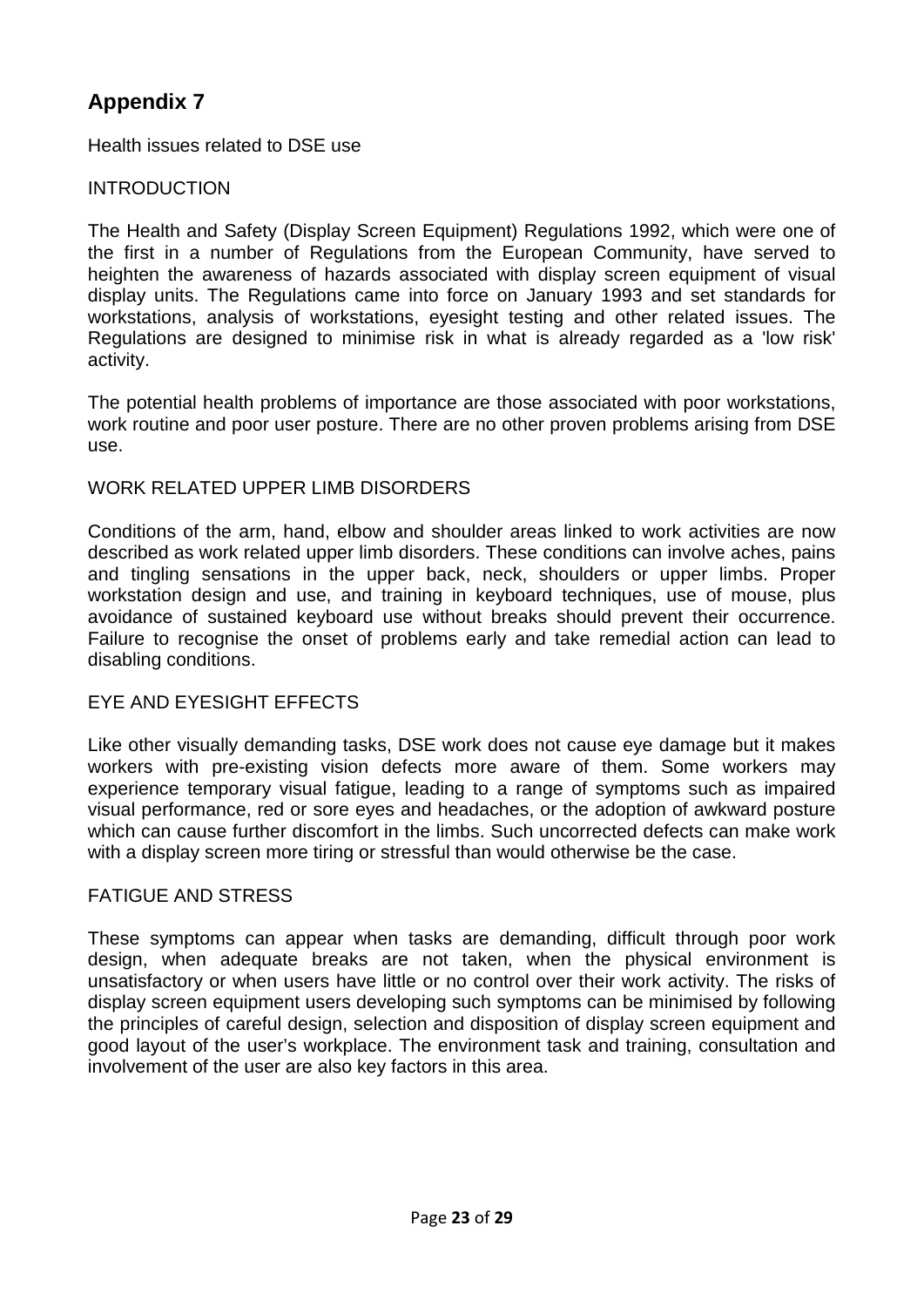| <b>OTHER CONCERNS</b>     |                                                                                                                                                                                                                                                                                                                                                        |
|---------------------------|--------------------------------------------------------------------------------------------------------------------------------------------------------------------------------------------------------------------------------------------------------------------------------------------------------------------------------------------------------|
| <b>Radiation Effects:</b> | There is no substantial evidence of either ionising radiation or<br>electro- magnetic field adverse effects associated with DSE use.<br>In spite of this manufacturers have further reduced the already<br>minute levels of both.                                                                                                                      |
| <b>Facial Dermatitis:</b> | There is no evidence of a direct link between this rare condition<br>and DSE use, although environmental factors may be relevant.                                                                                                                                                                                                                      |
| Pregnancy:                | In spite of early reports, there is no evidence to demonstrate<br>adverse pregnancy outcome such as miscarriages. Any woman<br>expressing concern on this matter should contact the<br>Occupational Health Service.                                                                                                                                    |
| Epilepsy:                 | A small number of people have photosensitive epilepsy, which is<br>triggered by flickering light. Even those rare cases affected by<br>television are not usually affected by DSE screens because of<br>their fast scanning rate. Should the situation arise, person<br>concerned should be referred to the Occupational Health<br>Service for review. |

#### MEASURES TO REDUCE RISK

#### Refer to Appendices 5 and 6

The figures and description of a workstation show the design, equipment and measures to take, which will minimise the risk of developing physical problems.

It is important that, as a 'user' you set up your chair, furniture and equipment for your maximum comfort and ease of use. You have a key role in preventing the onset of problems by working safely.

#### EYE AND EYESIGHT TESTING (See Appendices 8-11)

While there is no evidence that DSE use leads to damage to your eyes or vision, it is recognised that users may become aware of naturally occurring vision problems and may be transiently affected by less optimal working conditions.

You must ensure that you undergo an eyesight and eye examination when you become a DSE user, and at suitable intervals thereafter. In Scotland you have access to free eyesight tests which are carried out by an Ophthalmic Optician, or a registered Medical Practitioner with suitable qualifications. If you believe that you are having eye or vision problems attributed to DSE use you must report this to your line manager and record formally on Datix. Your manager will investigate the situation to ensure that the problem is not caused by local work situation and will make whatever arrangements apply at your department. If as a result of an examination it transpires that you require special glasses to enable you to use your DSE, your employer i.e. manager will pay £50 for the basic frames and lenses suitable for the purpose. Your manager should provide you with completed Form DSE/VDU1 which you take to an optician along with Form DSE/VDU2. Following your eyesight test you should take the Opticians Report (Appendix 9) and your receipted account to your manager. Your manager will arrange reimbursement of costs (Appendix 10). If you want anything other than this, or your eye problem relates to your ability to read or see whilst driving for example, then any charges unrelated to DSE use are your responsibility. If the user's ordinary prescription is suitable for DSE work the employer does not have to pay for your spectacles.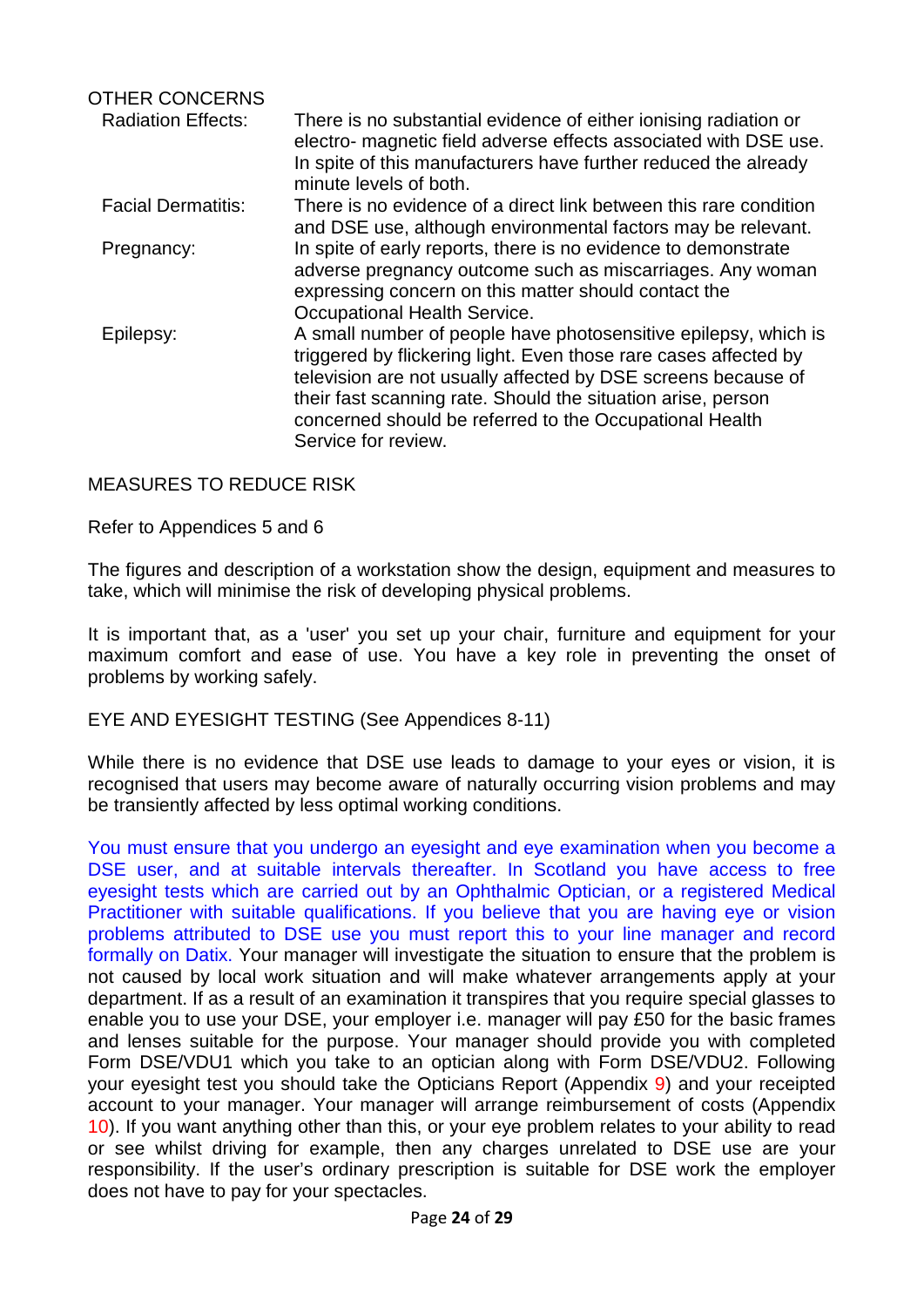#### EARLY IDENTIFICATION OF WORK RELATED HEALTH PROBLEMS

Having been informed of the way in which DSE related problems present themselves, it is important that you report any persisting problems to your supervisor so that your work situation may be investigated. It is an employee's personal responsibility to report any health concerns on Datix web. You can be referred to the Occupational Health Service or your own Doctor for assessment if you so wish.

Remember all the recognised problems are treatable if caught early. If however, you let them become chronic before reporting them, there is a risk of some degree of permanent disability.

GENERAL SAFETY

Keep your workstation and space tidy.

If you are having problems over access, disturbance by passers by or there are fire or cable trip hazards, discuss them with your supervisor or manager.

Keep food and drinks away from your keyboard, screen and other electrical equipment. Use your furniture and equipment as you have been shown how.

Mobile telephones, tablets or other IT equipment that are in prolonged use to compose and edit text, view images or connect to the Internet should be individually assessed as their usage may make them subject to the DSE Regulations despite having a small screen.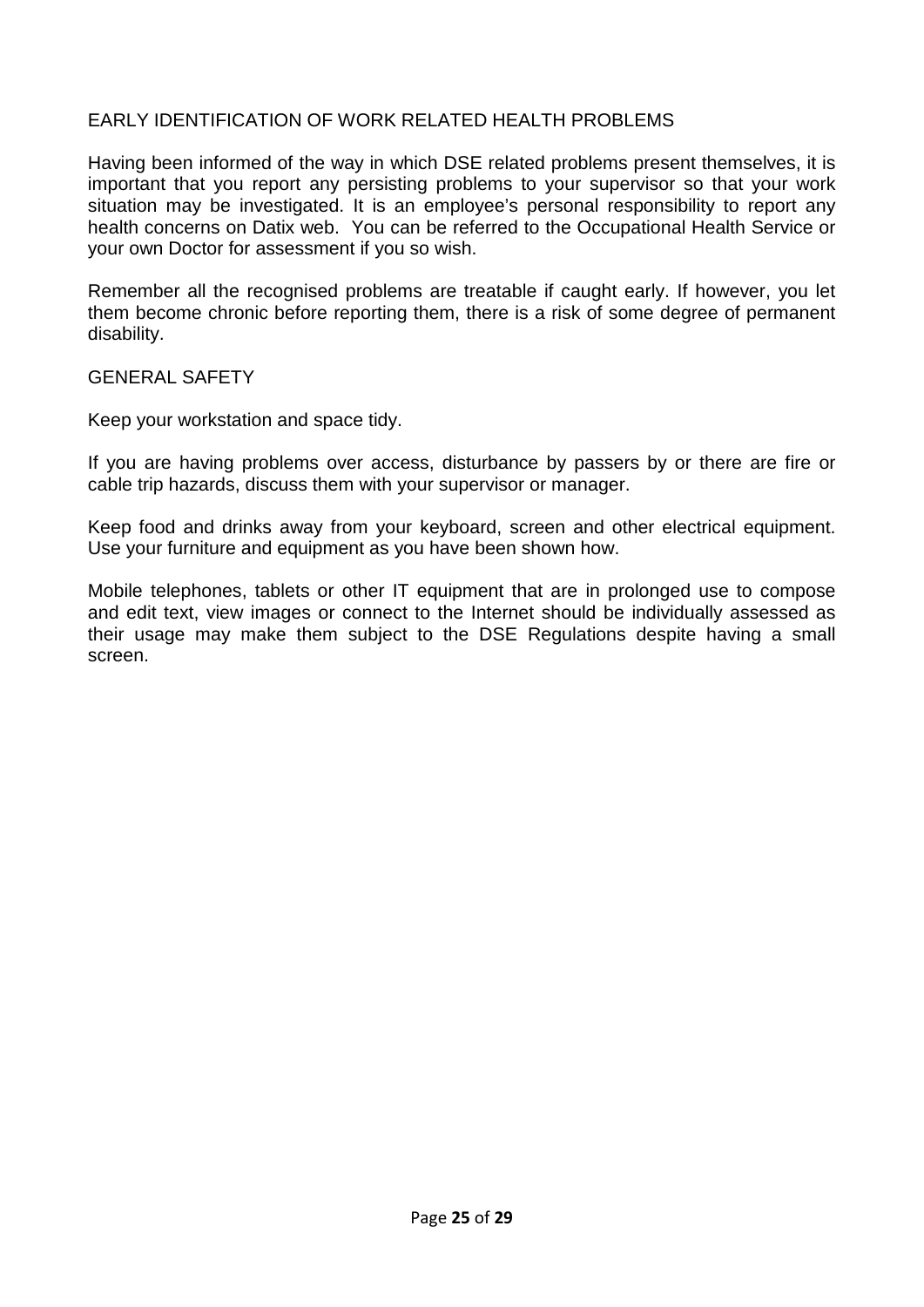### **Appendix 8– letter to Optician**

NHS Greater Glasgow and Clyde

| Your ref: |                 |
|-----------|-----------------|
| Our ref:  | <b>DSE/VDU2</b> |

**FORM DSE/VDU2** 

#### **LETTER TO OPTICIAN**

Dear Optician

Date:

..........................................has elected to have an eyesight test because he/she uses/will be using a DSE/VDU at work.

If as a result of the test you consider that ..................................... needs spectacles, or a changed prescription, to work with a DSE/VDU, we would be grateful if you could complete Form DSE/VDU2A and return it to our member of staff with your receipted account. The cost of the basic corrective appliance prescribed to correct vision defects at the viewing distance or distances used specifically for the display screen work concerned, must be clearly shown on your account.

Yours faithfully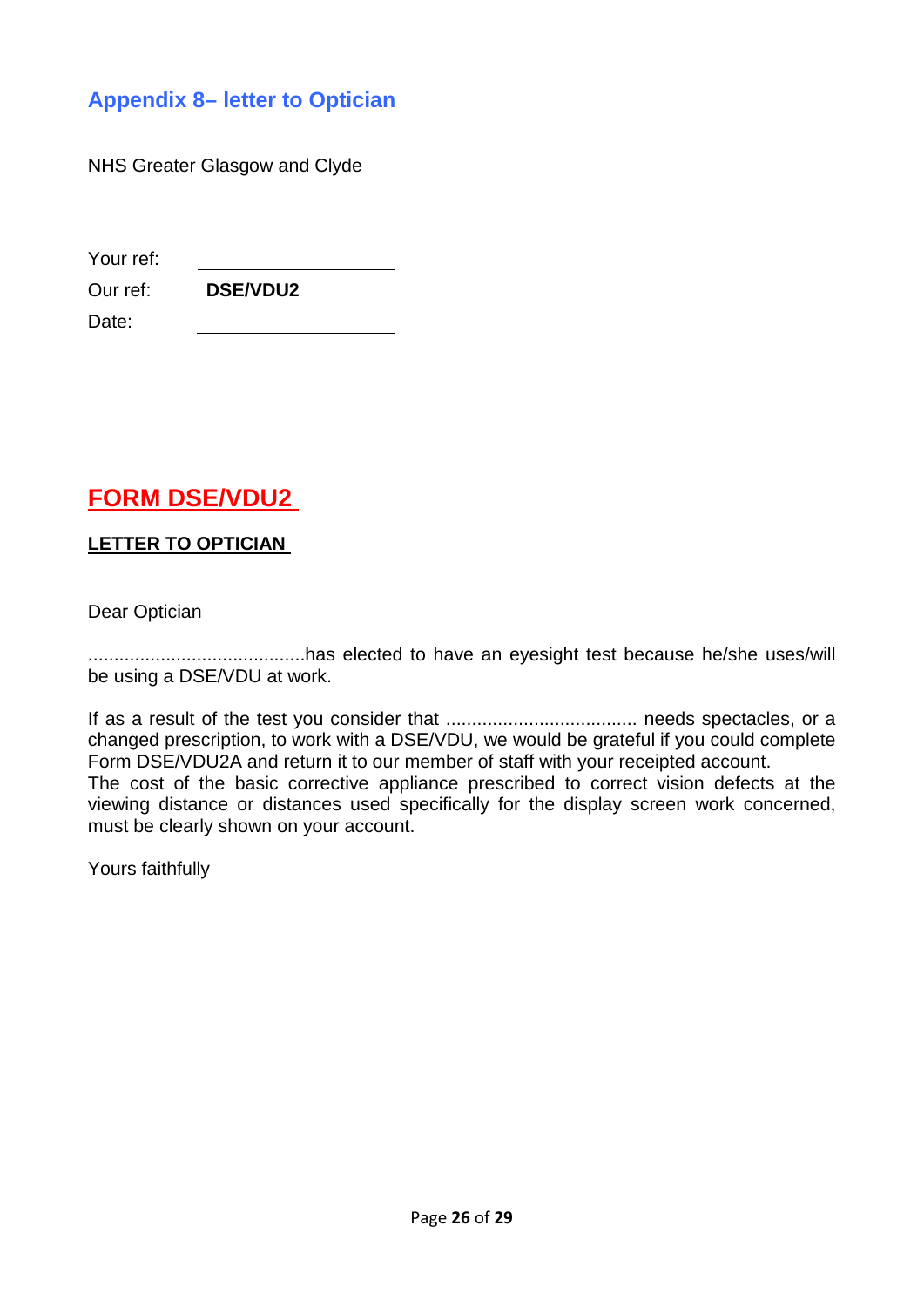# **Appendix 9 – Opticians report**

| <b>EYE EXAMINATION REPORT</b>                                                                                                                         |                                                          |         |
|-------------------------------------------------------------------------------------------------------------------------------------------------------|----------------------------------------------------------|---------|
| <b>FORM DSE/VDU2A</b>                                                                                                                                 |                                                          |         |
| Report completed in respect of:                                                                                                                       |                                                          |         |
| Surname                                                                                                                                               | <b>First Name</b>                                        |         |
|                                                                                                                                                       | <b>Staff Payroll Number</b>                              |         |
| <b>NHS Greater Glasgow and Clyde</b>                                                                                                                  | (office name)<br><u> 1980 - Johann Barbara, martin a</u> |         |
|                                                                                                                                                       |                                                          |         |
| Size of screen character: Max 30sq $mm = 1$ character                                                                                                 |                                                          |         |
|                                                                                                                                                       |                                                          |         |
|                                                                                                                                                       | numbers                                                  |         |
| Maximum working distance in centimetres to:                                                                                                           | mixture                                                  |         |
| Screen: 66.04 Keyboard: 40.00 Document: 66.04                                                                                                         |                                                          |         |
| Position of document relative to screen: SIDE                                                                                                         |                                                          |         |
| Size of print on additional documents: Max 60sq mm - 1 character<br>THIS SECTION TO BE FULLY COMPLETED                                                |                                                          |         |
| I am conversant with the statement of Good Practice issued by The British College of<br>Optometrists.                                                 |                                                          |         |
| Having examined the above named, I confirm he/she *does/does not require a corrective<br>appliance for working with a VDU.<br>*Delete as appropriate. |                                                          |         |
| Does the patient normally wear spectacles/contact lenses?<br>*Delete as appropriate                                                                   |                                                          | *Yes/No |
| If YES, does the patient satisfy the standard with existing spectacles/ contact lenses                                                                |                                                          | *Yes/No |
| *Delete as appropriate                                                                                                                                |                                                          |         |
| If NO, I confirm the appliance now prescribed is solely for DSE/VDU parameters.                                                                       |                                                          |         |
|                                                                                                                                                       |                                                          |         |
|                                                                                                                                                       |                                                          |         |
|                                                                                                                                                       |                                                          |         |
|                                                                                                                                                       |                                                          |         |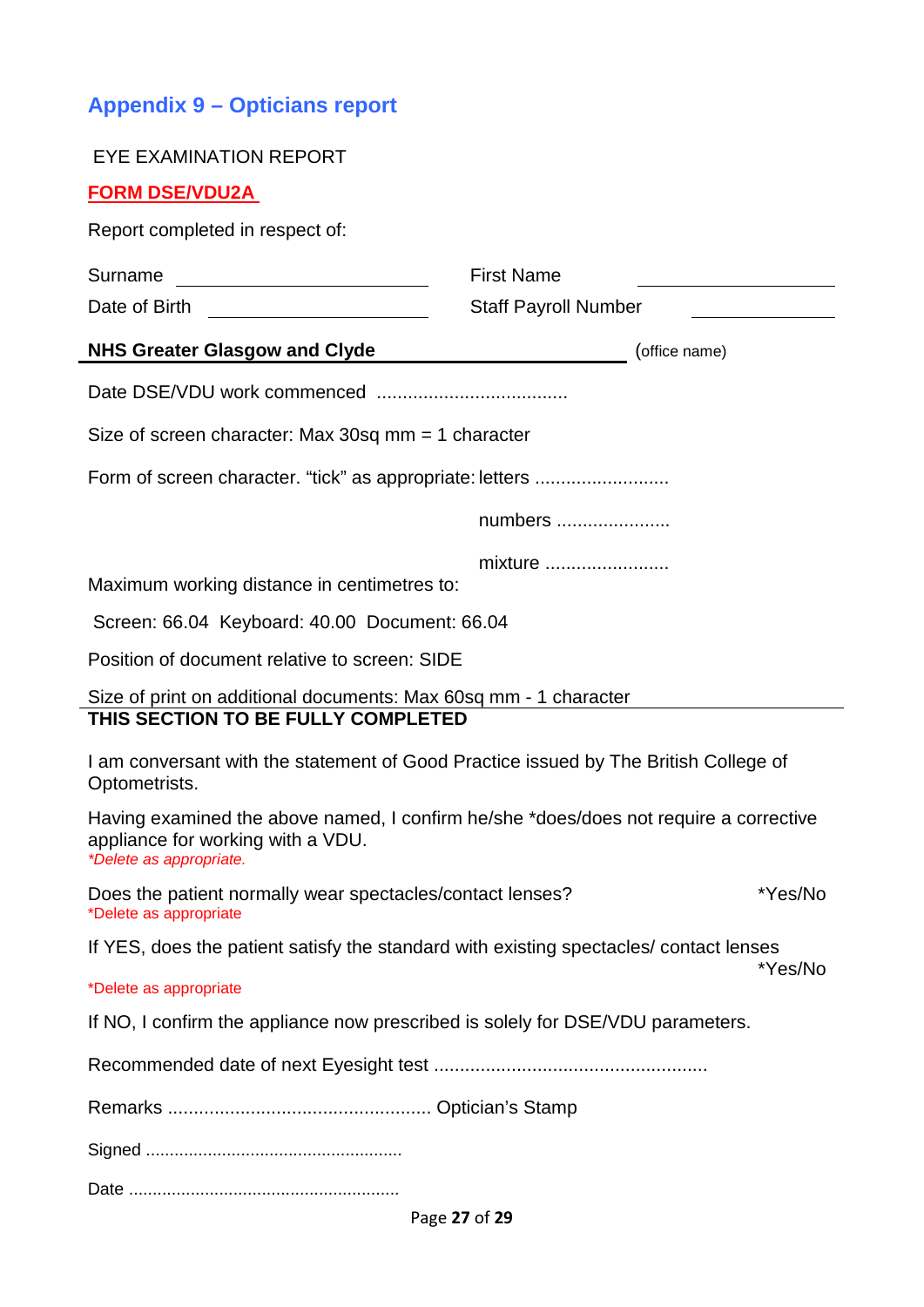# **Appendix 10 – Re-imbursement request form**

## NHS Greater Glasgow and Clyde

| <b>Direct</b><br>Line:                                                                                 | Your<br>Ref: |                   |     |
|--------------------------------------------------------------------------------------------------------|--------------|-------------------|-----|
| <b>Direct</b><br>Fax:                                                                                  | Our<br>Ref:  |                   |     |
|                                                                                                        | Date:        |                   |     |
| FORM <sub>3</sub>                                                                                      |              |                   |     |
| LETTER TO THE CREDITORS                                                                                |              |                   |     |
| <b>EMPLOYEE</b><br><b>NAME</b>                                                                         |              |                   |     |
| <b>FULL HOME</b><br><b>ADDRESS</b>                                                                     |              |                   |     |
|                                                                                                        |              |                   |     |
| <b>FINANCIAL</b><br><b>CODE</b>                                                                        |              |                   |     |
|                                                                                                        |              |                   |     |
| I confirm that I have approved reimbursement for costs incurred by the employee above in<br>obtaining: |              |                   |     |
| Corrective spectacles for working with a VDU.                                                          |              | Amount            | $=$ |
|                                                                                                        |              | <b>Total Cost</b> | $=$ |
| I enclose a copy of form VDU 2A and the optometrist's receipted account                                |              |                   |     |
|                                                                                                        |              |                   |     |

DATE / / MANAGER

DEPARTMENT

VDU3